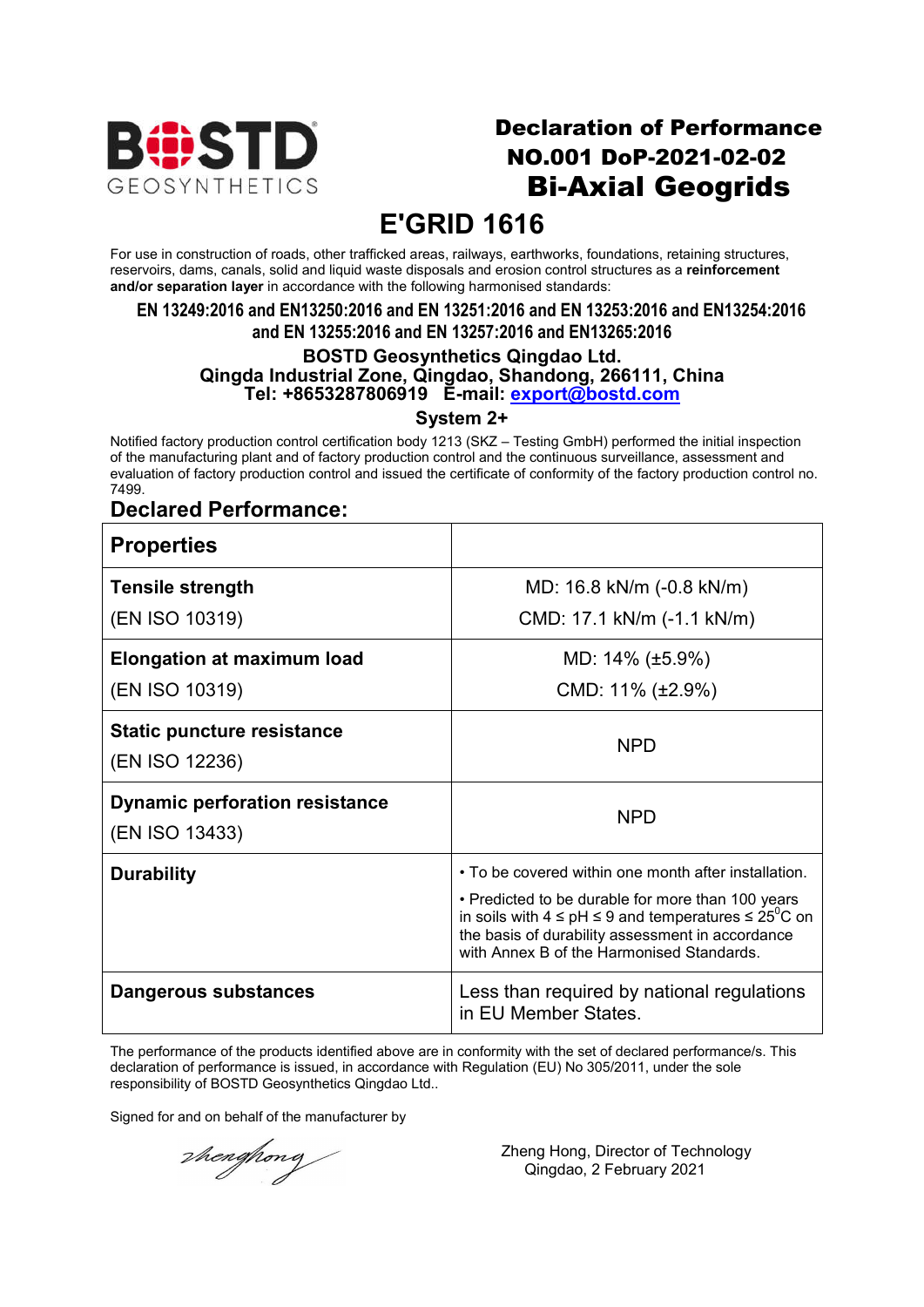

## Declaration of Performance NO.002 DoP-2021-02-02 Bi-Axial Geogrids

# **E'GRID 2020**

For use in construction of roads, other trafficked areas, railways, earthworks, foundations, retaining structures, reservoirs, dams, canals, solid and liquid waste disposals and erosion control structures as a **reinforcement and/or separation layer** in accordance with the following harmonised standards:

**EN 13249:2016 and EN13250:2016 and EN 13251:2016 and EN 13253:2016 and EN13254:2016 and EN 13255:2016 and EN 13257:2016 and EN13265:2016**

#### **BOSTD Geosynthetics Qingdao Ltd. Qingda Industrial Zone, Qingdao, Shandong, 266111, China Tel: +8653287806919 E-mail: export@bostd.com**

**System 2+**

Notified factory production control certification body 1213 (SKZ – Testing GmbH) performed the initial inspection of the manufacturing plant and of factory production control and the continuous surveillance, assessment and evaluation of factory production control and issued the certificate of conformity of the factory production control no. 7499.

### **Declared Performance:**

| <b>Properties</b>                                       |                                                                                                                                                                                                                               |
|---------------------------------------------------------|-------------------------------------------------------------------------------------------------------------------------------------------------------------------------------------------------------------------------------|
| <b>Tensile strength</b>                                 | MD: 21.2 kN/m (-1.2 kN/m)                                                                                                                                                                                                     |
| (EN ISO 10319)                                          | CMD: 21.4 kN/m (-1.4 kN/m)                                                                                                                                                                                                    |
| <b>Elongation at maximum load</b>                       | MD: $14\%$ (±5.9%)                                                                                                                                                                                                            |
| (EN ISO 10319)                                          | CMD: $11\%$ ( $\pm 2.9\%$ )                                                                                                                                                                                                   |
| <b>Static puncture resistance</b><br>(EN ISO 12236)     | <b>NPD</b>                                                                                                                                                                                                                    |
| <b>Dynamic perforation resistance</b><br>(EN ISO 13433) | <b>NPD</b>                                                                                                                                                                                                                    |
| <b>Durability</b>                                       | • To be covered within one month after installation.                                                                                                                                                                          |
|                                                         | • Predicted to be durable for more than 100 years<br>in soils with $4 \leq pH \leq 9$ and temperatures $\leq 25^{\circ}C$ on<br>the basis of durability assessment in accordance<br>with Annex B of the Harmonised Standards. |
| Dangerous substances                                    | Less than required by national regulations<br>in EU Member States.                                                                                                                                                            |

The performance of the products identified above are in conformity with the set of declared performance/s. This declaration of performance is issued, in accordance with Regulation (EU) No 305/2011, under the sole responsibility of BOSTD Geosynthetics Qingdao Ltd..

Signed for and on behalf of the manufacturer by

thenghong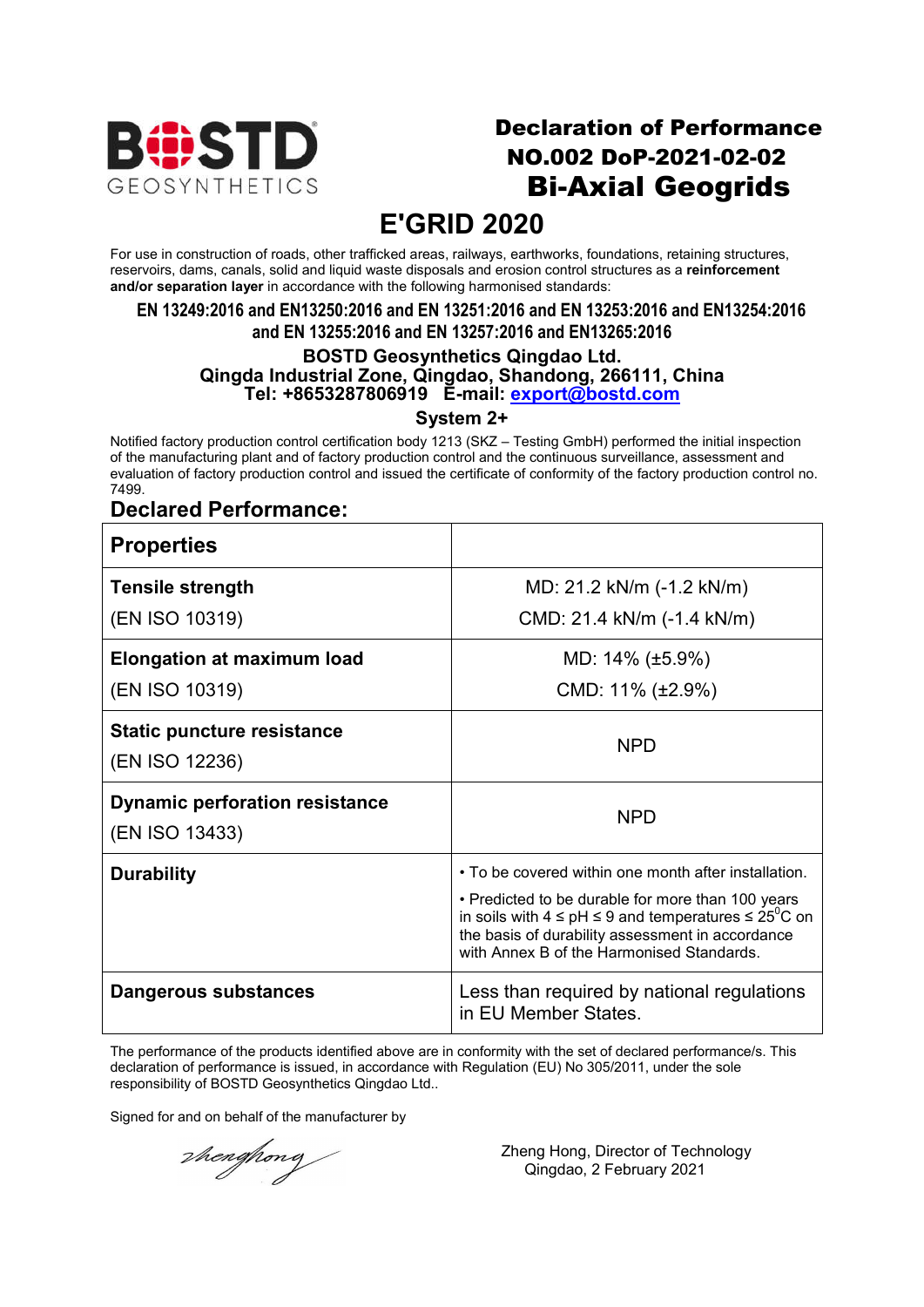

## Declaration of Performance NO.003 DoP-2021-02-02 Bi-Axial Geogrids

# **E'GRID 3030**

For use in construction of roads, other trafficked areas, railways, earthworks, foundations, retaining structures, reservoirs, dams, canals, solid and liquid waste disposals and erosion control structures as a **reinforcement and/or separation layer** in accordance with the following harmonised standards:

**EN 13249:2016 and EN13250:2016 and EN 13251:2016 and EN 13253:2016 and EN13254:2016 and EN 13255:2016 and EN 13257:2016 and EN13265:2016**

#### **BOSTD Geosynthetics Qingdao Ltd. Qingda Industrial Zone, Qingdao, Shandong, 266111, China Tel: +8653287806919 E-mail: export@bostd.com**

**System 2+**

Notified factory production control certification body 1213 (SKZ – Testing GmbH) performed the initial inspection of the manufacturing plant and of factory production control and the continuous surveillance, assessment and evaluation of factory production control and issued the certificate of conformity of the factory production control no. 7499.

### **Declared Performance:**

| <b>Properties</b>                                       |                                                                                                                                                                                                                               |
|---------------------------------------------------------|-------------------------------------------------------------------------------------------------------------------------------------------------------------------------------------------------------------------------------|
| <b>Tensile strength</b>                                 | MD: 31.8 kN/m (-1.8 kN/m)                                                                                                                                                                                                     |
| (EN ISO 10319)                                          | CMD: 32.8 kN/m (-2.8 kN/m)                                                                                                                                                                                                    |
| <b>Elongation at maximum load</b>                       | MD: $14\%$ (±5.9%)                                                                                                                                                                                                            |
| (EN ISO 10319)                                          | CMD: $11\%$ ( $\pm 2.9\%$ )                                                                                                                                                                                                   |
| <b>Static puncture resistance</b><br>(EN ISO 12236)     | NPD.                                                                                                                                                                                                                          |
| <b>Dynamic perforation resistance</b><br>(EN ISO 13433) | <b>NPD</b>                                                                                                                                                                                                                    |
| <b>Durability</b>                                       | • To be covered within one month after installation.                                                                                                                                                                          |
|                                                         | • Predicted to be durable for more than 100 years<br>in soils with $4 \leq pH \leq 9$ and temperatures $\leq 25^{\circ}C$ on<br>the basis of durability assessment in accordance<br>with Annex B of the Harmonised Standards. |
| Dangerous substances                                    | Less than required by national regulations<br>in EU Member States.                                                                                                                                                            |

The performance of the products identified above are in conformity with the set of declared performance/s. This declaration of performance is issued, in accordance with Regulation (EU) No 305/2011, under the sole responsibility of BOSTD Geosynthetics Qingdao Ltd..

Signed for and on behalf of the manufacturer by

thenghong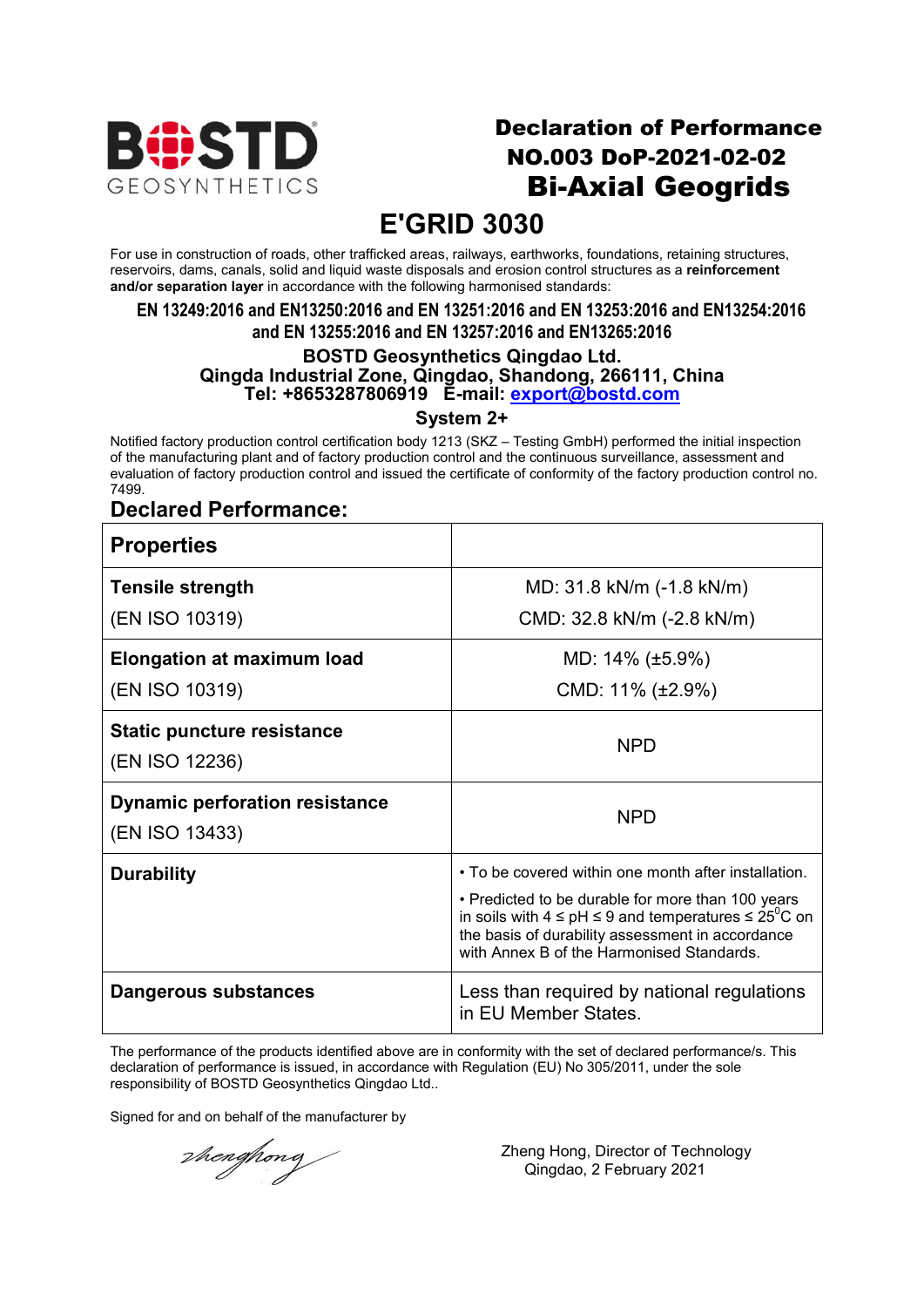

## Declaration of Performance NO.004 DoP-2021-02-02 Bi-Axial Geogrids

# **E'GRID 4040**

For use in construction of roads, other trafficked areas, railways, earthworks, foundations, retaining structures, reservoirs, dams, canals, solid and liquid waste disposals and erosion control structures as a **reinforcement and/or separation layer** in accordance with the following harmonised standards:

**EN 13249:2016 and EN13250:2016 and EN 13251:2016 and EN 13253:2016 and EN13254:2016 and EN 13255:2016 and EN 13257:2016 and EN13265:2016**

#### **BOSTD Geosynthetics Qingdao Ltd. Qingda Industrial Zone, Qingdao, Shandong, 266111, China Tel: +8653287806919 E-mail: export@bostd.com**

**System 2+**

Notified factory production control certification body 1213 (SKZ – Testing GmbH) performed the initial inspection of the manufacturing plant and of factory production control and the continuous surveillance, assessment and evaluation of factory production control and issued the certificate of conformity of the factory production control no. 7499.

### **Declared Performance:**

| <b>Properties</b>                                       |                                                                                                                                                                                                                               |
|---------------------------------------------------------|-------------------------------------------------------------------------------------------------------------------------------------------------------------------------------------------------------------------------------|
| <b>Tensile strength</b>                                 | MD: 42.1 kN/m (-2.1 kN/m)                                                                                                                                                                                                     |
| (EN ISO 10319)                                          | CMD: 43.5 kN/m (-3.5 kN/m)                                                                                                                                                                                                    |
| <b>Elongation at maximum load</b>                       | MD: $14\%$ (±5.9%)                                                                                                                                                                                                            |
| (EN ISO 10319)                                          | CMD: $11\%$ ( $\pm 2.9\%$ )                                                                                                                                                                                                   |
| <b>Static puncture resistance</b><br>(EN ISO 12236)     | <b>NPD</b>                                                                                                                                                                                                                    |
| <b>Dynamic perforation resistance</b><br>(EN ISO 13433) | <b>NPD</b>                                                                                                                                                                                                                    |
| <b>Durability</b>                                       | • To be covered within one month after installation.                                                                                                                                                                          |
|                                                         | • Predicted to be durable for more than 100 years<br>in soils with $4 \leq pH \leq 9$ and temperatures $\leq 25^{\circ}C$ on<br>the basis of durability assessment in accordance<br>with Annex B of the Harmonised Standards. |
| Dangerous substances                                    | Less than required by national regulations<br>in EU Member States.                                                                                                                                                            |

The performance of the products identified above are in conformity with the set of declared performance/s. This declaration of performance is issued, in accordance with Regulation (EU) No 305/2011, under the sole responsibility of BOSTD Geosynthetics Qingdao Ltd..

Signed for and on behalf of the manufacturer by

thenghong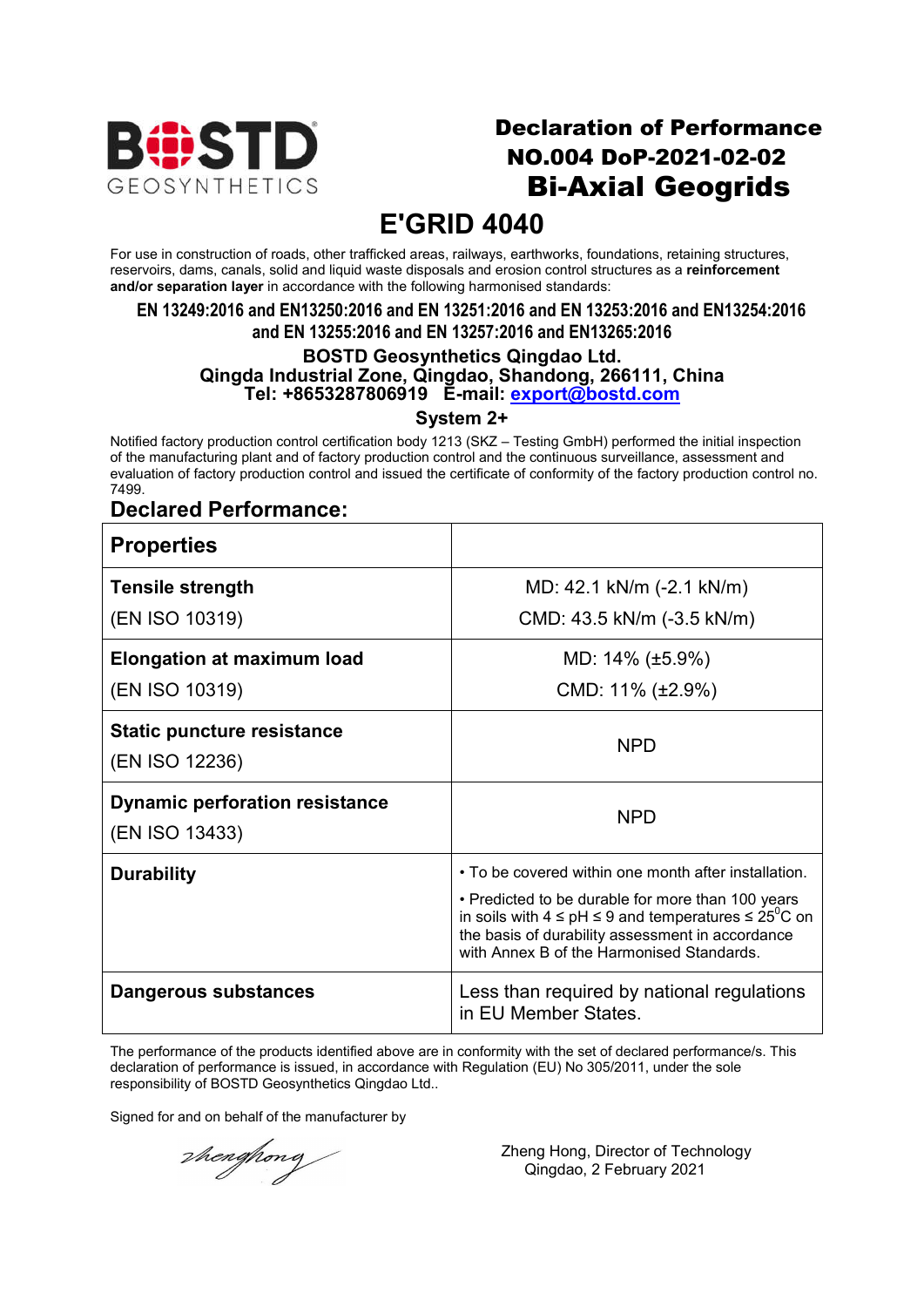

## Declaration of Performance NO.005 DoP-2021-02-02 Bi-Axial Geogrids

# **E'GRID 2020L**

For use in construction of roads, other trafficked areas, railways, earthworks, foundations, retaining structures, reservoirs, dams, canals, solid and liquid waste disposals and erosion control structures as a **reinforcement and/or separation layer** in accordance with the following harmonised standards:

**EN 13249:2016 and EN13250:2016 and EN 13251:2016 and EN 13253:2016 and EN13254:2016 and EN 13255:2016 and EN 13257:2016 and EN13265:2016**

#### **BOSTD Geosynthetics Qingdao Ltd. Qingda Industrial Zone, Qingdao, Shandong, 266111, China Tel: +8653287806919 E-mail: export@bostd.com**

**System 2+**

Notified factory production control certification body 1213 (SKZ – Testing GmbH) performed the initial inspection of the manufacturing plant and of factory production control and the continuous surveillance, assessment and evaluation of factory production control and issued the certificate of conformity of the factory production control no. 7499.

### **Declared Performance:**

| <b>Properties</b>                                       |                                                                                                                                                                                                                               |
|---------------------------------------------------------|-------------------------------------------------------------------------------------------------------------------------------------------------------------------------------------------------------------------------------|
| <b>Tensile strength</b>                                 | MD: 21.2 kN/m (-1.2 kN/m)                                                                                                                                                                                                     |
| (EN ISO 10319)                                          | CMD: 21.4 kN/m (-1.4 kN/m)                                                                                                                                                                                                    |
| <b>Elongation at maximum load</b>                       | MD: $14\%$ (±5.9%)                                                                                                                                                                                                            |
| (EN ISO 10319)                                          | CMD: $11\%$ ( $\pm 2.9\%$ )                                                                                                                                                                                                   |
| <b>Static puncture resistance</b><br>(EN ISO 12236)     | NPD.                                                                                                                                                                                                                          |
| <b>Dynamic perforation resistance</b><br>(EN ISO 13433) | <b>NPD</b>                                                                                                                                                                                                                    |
| <b>Durability</b>                                       | • To be covered within one month after installation.                                                                                                                                                                          |
|                                                         | • Predicted to be durable for more than 100 years<br>in soils with $4 \leq pH \leq 9$ and temperatures $\leq 25^{\circ}C$ on<br>the basis of durability assessment in accordance<br>with Annex B of the Harmonised Standards. |
| Dangerous substances                                    | Less than required by national regulations<br>in EU Member States.                                                                                                                                                            |

The performance of the products identified above are in conformity with the set of declared performance/s. This declaration of performance is issued, in accordance with Regulation (EU) No 305/2011, under the sole responsibility of BOSTD Geosynthetics Qingdao Ltd..

Signed for and on behalf of the manufacturer by

thenghong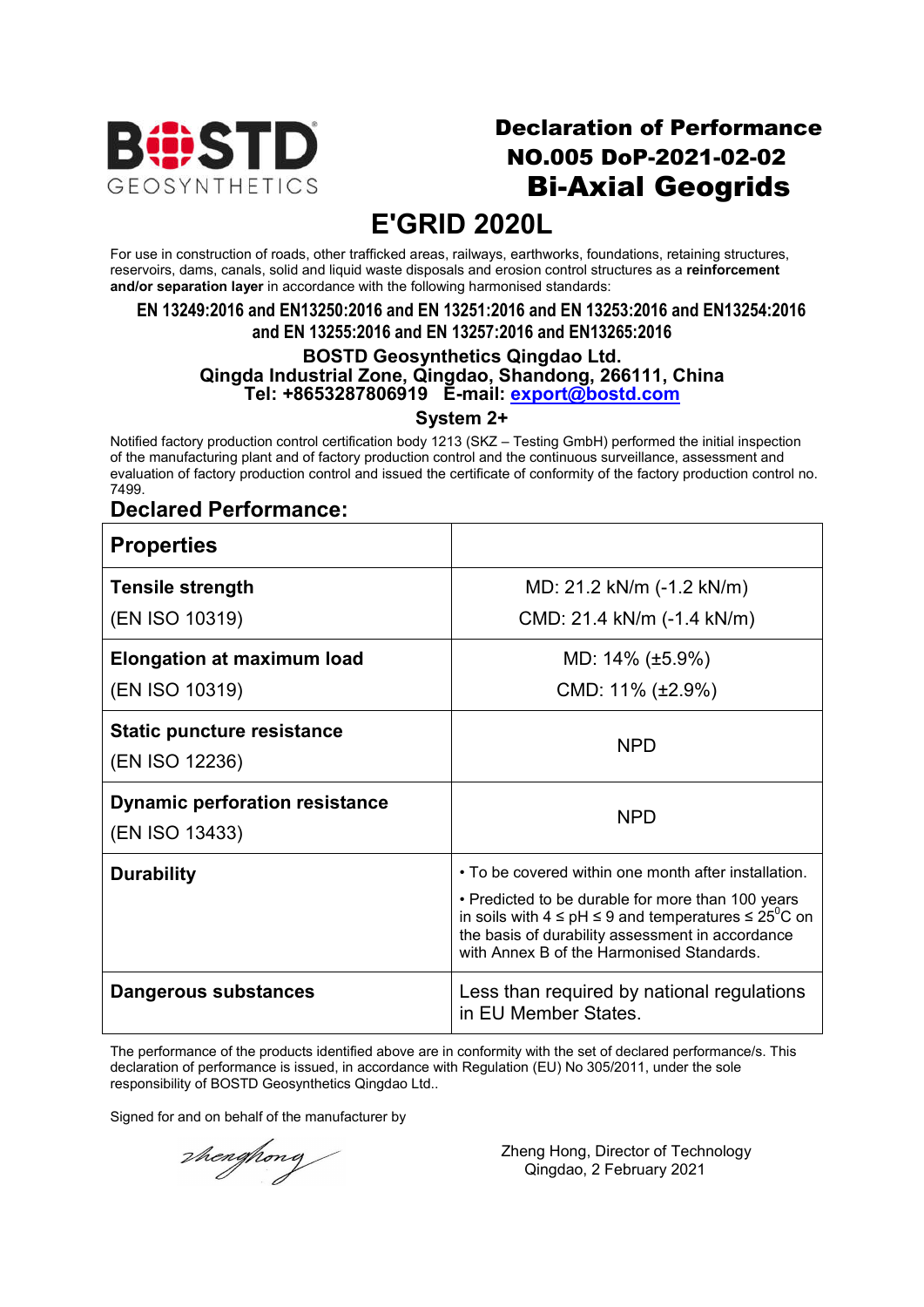

## Declaration of Performance NO.006 DoP-2021-02-02 Bi-Axial Geogrids

# **E'GRID 3030L**

For use in construction of roads, other trafficked areas, railways, earthworks, foundations, retaining structures, reservoirs, dams, canals, solid and liquid waste disposals and erosion control structures as a **reinforcement and/or separation layer** in accordance with the following harmonised standards:

**EN 13249:2016 and EN13250:2016 and EN 13251:2016 and EN 13253:2016 and EN13254:2016 and EN 13255:2016 and EN 13257:2016 and EN13265:2016**

#### **BOSTD Geosynthetics Qingdao Ltd. Qingda Industrial Zone, Qingdao, Shandong, 266111, China Tel: +8653287806919 E-mail: export@bostd.com**

**System 2+**

Notified factory production control certification body 1213 (SKZ – Testing GmbH) performed the initial inspection of the manufacturing plant and of factory production control and the continuous surveillance, assessment and evaluation of factory production control and issued the certificate of conformity of the factory production control no. 7499.

### **Declared Performance:**

| <b>Properties</b>                                       |                                                                                                                                                                                                                               |
|---------------------------------------------------------|-------------------------------------------------------------------------------------------------------------------------------------------------------------------------------------------------------------------------------|
| <b>Tensile strength</b>                                 | MD: 31.8 kN/m (-1.8 kN/m)                                                                                                                                                                                                     |
| (EN ISO 10319)                                          | CMD: 32.8 kN/m (-2.8 kN/m)                                                                                                                                                                                                    |
| <b>Elongation at maximum load</b>                       | MD: $14\%$ (±5.9%)                                                                                                                                                                                                            |
| (EN ISO 10319)                                          | CMD: $11\%$ ( $\pm 2.9\%$ )                                                                                                                                                                                                   |
| <b>Static puncture resistance</b><br>(EN ISO 12236)     | <b>NPD</b>                                                                                                                                                                                                                    |
| <b>Dynamic perforation resistance</b><br>(EN ISO 13433) | <b>NPD</b>                                                                                                                                                                                                                    |
| <b>Durability</b>                                       | • To be covered within one month after installation.                                                                                                                                                                          |
|                                                         | • Predicted to be durable for more than 100 years<br>in soils with $4 \leq pH \leq 9$ and temperatures $\leq 25^{\circ}C$ on<br>the basis of durability assessment in accordance<br>with Annex B of the Harmonised Standards. |
| Dangerous substances                                    | Less than required by national regulations<br>in EU Member States.                                                                                                                                                            |

The performance of the products identified above are in conformity with the set of declared performance/s. This declaration of performance is issued, in accordance with Regulation (EU) No 305/2011, under the sole responsibility of BOSTD Geosynthetics Qingdao Ltd..

Signed for and on behalf of the manufacturer by

thenghong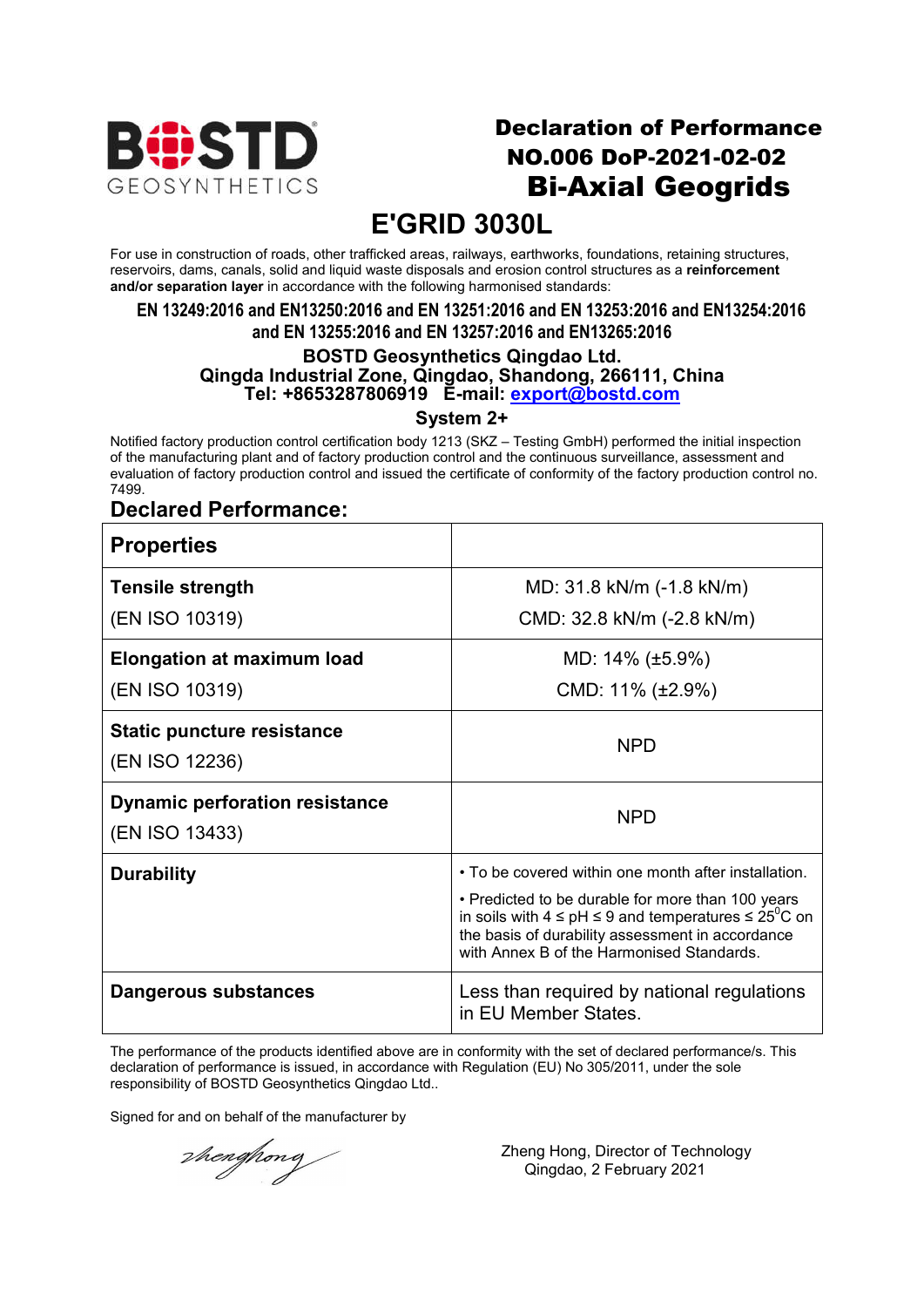

## Declaration of Performance NO.007 DoP-2021-02-02 Bi-Axial Geogrids

# **E'GRID 4040L**

For use in construction of roads, other trafficked areas, railways, earthworks, foundations, retaining structures, reservoirs, dams, canals, solid and liquid waste disposals and erosion control structures as a **reinforcement and/or separation layer** in accordance with the following harmonised standards:

**EN 13249:2016 and EN13250:2016 and EN 13251:2016 and EN 13253:2016 and EN13254:2016 and EN 13255:2016 and EN 13257:2016 and EN13265:2016**

### **BOSTD Geosynthetics Qingdao Ltd. Qingda Industrial Zone, Qingdao, Shandong, 266111, China Tel: +8653287806919 E-mail: export@bostd.com**

**System 2+**

Notified factory production control certification body 1213 (SKZ – Testing GmbH) performed the initial inspection of the manufacturing plant and of factory production control and the continuous surveillance, assessment and evaluation of factory production control and issued the certificate of conformity of the factory production control no. 7499.

### **Declared Performance:**

| <b>Properties</b>                                       |                                                                                                                                                                                                                               |
|---------------------------------------------------------|-------------------------------------------------------------------------------------------------------------------------------------------------------------------------------------------------------------------------------|
| <b>Tensile strength</b>                                 | MD: 42.1 kN/m (-2.1 kN/m)                                                                                                                                                                                                     |
| (EN ISO 10319)                                          | CMD: 43.5 kN/m (-3.5 kN/m)                                                                                                                                                                                                    |
| <b>Elongation at maximum load</b>                       | MD: $14\%$ (±5.9%)                                                                                                                                                                                                            |
| (EN ISO 10319)                                          | CMD: $11\%$ ( $\pm 2.9\%$ )                                                                                                                                                                                                   |
| <b>Static puncture resistance</b><br>(EN ISO 12236)     | <b>NPD</b>                                                                                                                                                                                                                    |
| <b>Dynamic perforation resistance</b><br>(EN ISO 13433) | <b>NPD</b>                                                                                                                                                                                                                    |
| <b>Durability</b>                                       | • To be covered within one month after installation.                                                                                                                                                                          |
|                                                         | • Predicted to be durable for more than 100 years<br>in soils with $4 \leq pH \leq 9$ and temperatures $\leq 25^{\circ}C$ on<br>the basis of durability assessment in accordance<br>with Annex B of the Harmonised Standards. |
| Dangerous substances                                    | Less than required by national regulations<br>in EU Member States.                                                                                                                                                            |

The performance of the products identified above are in conformity with the set of declared performance/s. This declaration of performance is issued, in accordance with Regulation (EU) No 305/2011, under the sole responsibility of BOSTD Geosynthetics Qingdao Ltd..

Signed for and on behalf of the manufacturer by

thenghong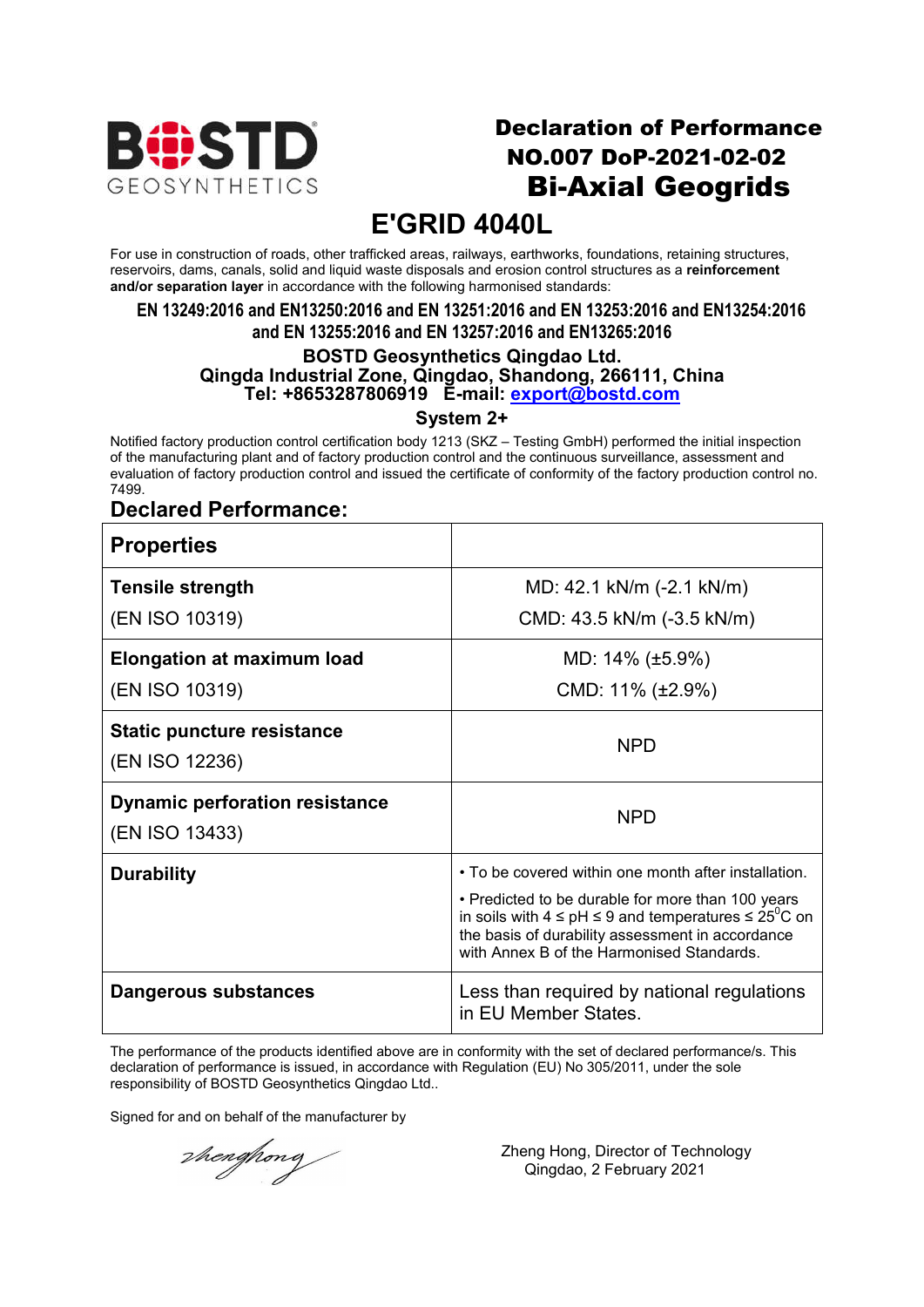

## Declaration of Performance NO.008 DoP-2021-02-02 Bi-Axial Geogrids

## **SX1515**

For use in construction of roads, other trafficked areas, railways, earthworks, foundations, retaining structures, reservoirs, dams, canals, solid and liquid waste disposals and erosion control structures as a **reinforcement and/or separation layer** in accordance with the following harmonised standards:

#### **EN 13249:2016 and EN13250:2016 and EN 13251:2016 and EN 13253:2016 and EN13254:2016 and EN 13255:2016 and EN 13257:2016 and EN13265:2016**

#### **BOSTD Geosynthetics Qingdao Ltd. Qingda Industrial Zone, Qingdao, Shandong, 266111, China Tel: +8653287806919 E-mail: export@bostd.com**

**System 2+**

Notified factory production control certification body 1213 (SKZ – Testing GmbH) performed the initial inspection of the manufacturing plant and of factory production control and the continuous surveillance, assessment and evaluation of factory production control and issued the certificate of conformity of the factory production control no. 7499.

### **Declared Performance:**

| <b>Properties</b>                     |                                                                                                                                                                                                                              |
|---------------------------------------|------------------------------------------------------------------------------------------------------------------------------------------------------------------------------------------------------------------------------|
| <b>Tensile strength</b>               | MD: 15.8 kN/m (-0.8 kN/m)                                                                                                                                                                                                    |
| (EN ISO 10319)                        | CMD: 16.0 kN/m (-1.0 kN/m)                                                                                                                                                                                                   |
| <b>Elongation at maximum load</b>     | MD: $15\%$ (±6%)                                                                                                                                                                                                             |
| (EN ISO 10319)                        | CMD: $10\%$ ( $\pm 3\%$ )                                                                                                                                                                                                    |
| <b>Static puncture resistance</b>     | <b>NPD</b>                                                                                                                                                                                                                   |
| (EN ISO 12236)                        |                                                                                                                                                                                                                              |
| <b>Dynamic perforation resistance</b> | <b>NPD</b>                                                                                                                                                                                                                   |
| (EN ISO 13433)                        |                                                                                                                                                                                                                              |
| <b>Durability</b>                     | • To be covered within one month after installation.                                                                                                                                                                         |
|                                       | • Predicted to be durable for more than 50 years in<br>soils with $4 \leq pH \leq 9$ and temperatures $\leq 25^{\circ}C$ on<br>the basis of durability assessment in accordance<br>with Annex B of the Harmonised Standards. |
| Dangerous substances                  | Less than required by national regulations<br>in EU Member States.                                                                                                                                                           |

The performance of the products identified above are in conformity with the set of declared performance/s. This declaration of performance is issued, in accordance with Regulation (EU) No 305/2011, under the sole responsibility of BOSTD Geosynthetics Qingdao Ltd..

Signed for and on behalf of the manufacturer by

thenghong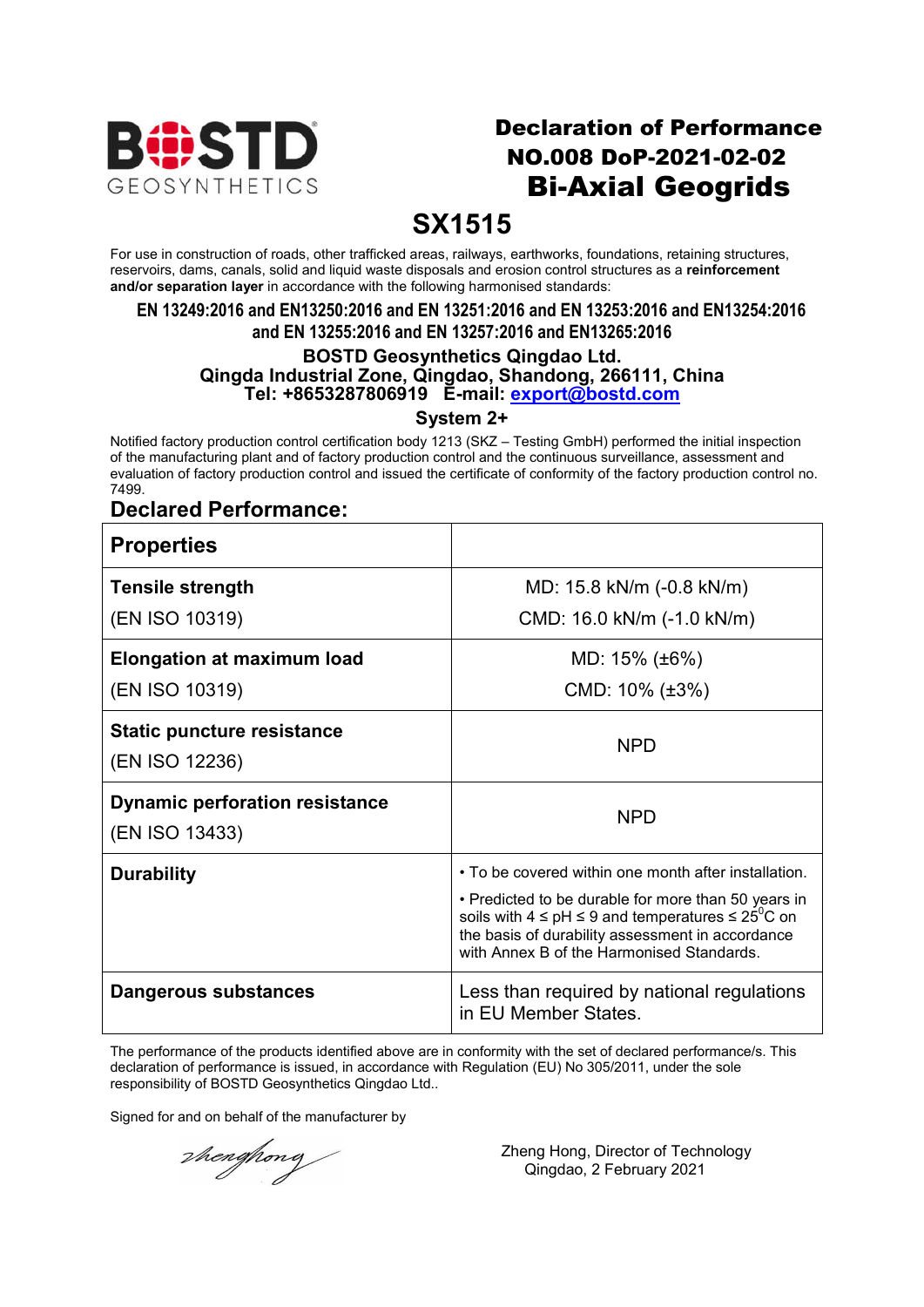

## Declaration of Performance NO.009 DoP-2021-02-02 Bi-Axial Geogrids

## **SX1616**

For use in construction of roads, other trafficked areas, railways, earthworks, foundations, retaining structures, reservoirs, dams, canals, solid and liquid waste disposals and erosion control structures as a **reinforcement and/or separation layer** in accordance with the following harmonised standards:

#### **EN 13249:2016 and EN13250:2016 and EN 13251:2016 and EN 13253:2016 and EN13254:2016 and EN 13255:2016 and EN 13257:2016 and EN13265:2016**

### **BOSTD Geosynthetics Qingdao Ltd. Qingda Industrial Zone, Qingdao, Shandong, 266111, China Tel: +8653287806919 E-mail: export@bostd.com**

**System 2+**

Notified factory production control certification body 1213 (SKZ – Testing GmbH) performed the initial inspection of the manufacturing plant and of factory production control and the continuous surveillance, assessment and evaluation of factory production control and issued the certificate of conformity of the factory production control no. 7499.

### **Declared Performance:**

| <b>Properties</b>                                       |                                                                                                                                                                                                                                         |
|---------------------------------------------------------|-----------------------------------------------------------------------------------------------------------------------------------------------------------------------------------------------------------------------------------------|
| <b>Tensile strength</b>                                 | MD: 16.9 kN/m (-0.9 kN/m)                                                                                                                                                                                                               |
| (EN ISO 10319)                                          | CMD: 17.0 kN/m (-1.0 kN/m)                                                                                                                                                                                                              |
| <b>Elongation at maximum load</b>                       | MD: $15\%$ ( $\pm 6\%$ )                                                                                                                                                                                                                |
| (EN ISO 10319)                                          | CMD: $10\%$ ( $\pm 3\%$ )                                                                                                                                                                                                               |
| <b>Static puncture resistance</b><br>(EN ISO 12236)     | <b>NPD</b>                                                                                                                                                                                                                              |
| <b>Dynamic perforation resistance</b><br>(EN ISO 13433) | <b>NPD</b>                                                                                                                                                                                                                              |
| <b>Durability</b>                                       | • To be covered within one month after installation.<br>• Predicted to be durable for more than 50 years in<br>soils with $4 \leq pH \leq 9$ and temperatures $\leq 25^{\circ}C$ on<br>the basis of durability assessment in accordance |
| Dangerous substances                                    | with Annex B of the Harmonised Standards.<br>Less than required by national regulations<br>in EU Member States.                                                                                                                         |

The performance of the products identified above are in conformity with the set of declared performance/s. This declaration of performance is issued, in accordance with Regulation (EU) No 305/2011, under the sole responsibility of BOSTD Geosynthetics Qingdao Ltd..

Signed for and on behalf of the manufacturer by

thenghong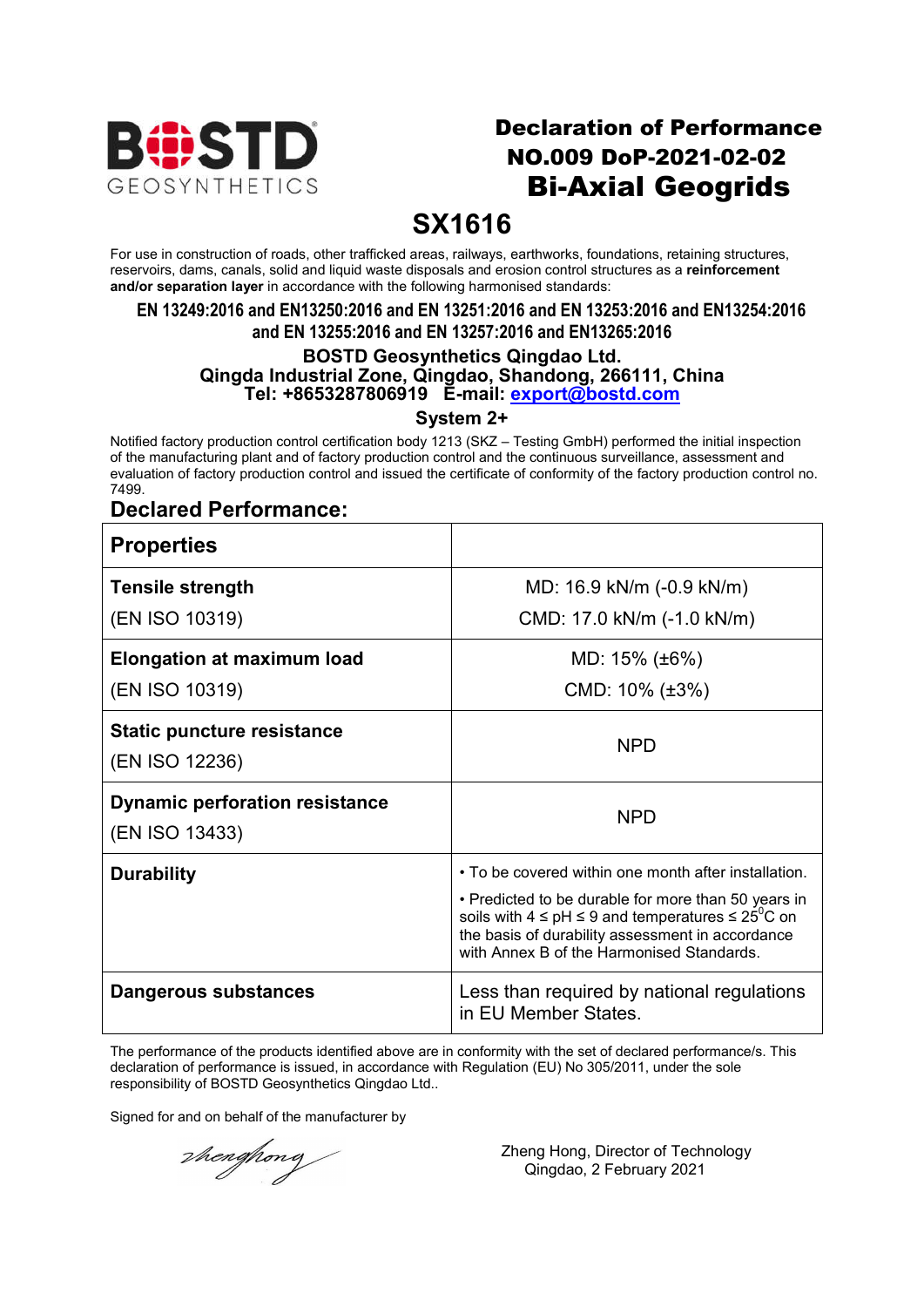

## Declaration of Performance NO.010 DoP-2021-02-02 Bi-Axial Geogrids

## **SX2020**

For use in construction of roads, other trafficked areas, railways, earthworks, foundations, retaining structures, reservoirs, dams, canals, solid and liquid waste disposals and erosion control structures as a **reinforcement and/or separation layer** in accordance with the following harmonised standards:

#### **EN 13249:2016 and EN13250:2016 and EN 13251:2016 and EN 13253:2016 and EN13254:2016 and EN 13255:2016 and EN 13257:2016 and EN13265:2016**

#### **BOSTD Geosynthetics Qingdao Ltd. Qingda Industrial Zone, Qingdao, Shandong, 266111, China Tel: +8653287806919 E-mail: export@bostd.com**

**System 2+**

Notified factory production control certification body 1213 (SKZ – Testing GmbH) performed the initial inspection of the manufacturing plant and of factory production control and the continuous surveillance, assessment and evaluation of factory production control and issued the certificate of conformity of the factory production control no. 7499.

### **Declared Performance:**

| <b>Properties</b>                                       |                                                                                                                                                                                                                                                                                      |
|---------------------------------------------------------|--------------------------------------------------------------------------------------------------------------------------------------------------------------------------------------------------------------------------------------------------------------------------------------|
| <b>Tensile strength</b>                                 | MD: 21.2 kN/m (-1.2 kN/m)                                                                                                                                                                                                                                                            |
| (EN ISO 10319)                                          | CMD: 21.4 kN/m (-1.4 kN/m)                                                                                                                                                                                                                                                           |
| <b>Elongation at maximum load</b>                       | MD: $15\%$ ( $\pm 6\%$ )                                                                                                                                                                                                                                                             |
| (EN ISO 10319)                                          | CMD: $10\%$ ( $\pm 3\%$ )                                                                                                                                                                                                                                                            |
| <b>Static puncture resistance</b><br>(EN ISO 12236)     | <b>NPD</b>                                                                                                                                                                                                                                                                           |
| <b>Dynamic perforation resistance</b><br>(EN ISO 13433) | <b>NPD</b>                                                                                                                                                                                                                                                                           |
| <b>Durability</b>                                       | • To be covered within one month after installation.<br>• Predicted to be durable for more than 50 years in<br>soils with $4 \leq pH \leq 9$ and temperatures $\leq 25^{\circ}C$ on<br>the basis of durability assessment in accordance<br>with Annex B of the Harmonised Standards. |
| Dangerous substances                                    | Less than required by national regulations<br>in EU Member States.                                                                                                                                                                                                                   |

The performance of the products identified above are in conformity with the set of declared performance/s. This declaration of performance is issued, in accordance with Regulation (EU) No 305/2011, under the sole responsibility of BOSTD Geosynthetics Qingdao Ltd..

Signed for and on behalf of the manufacturer by

thenghong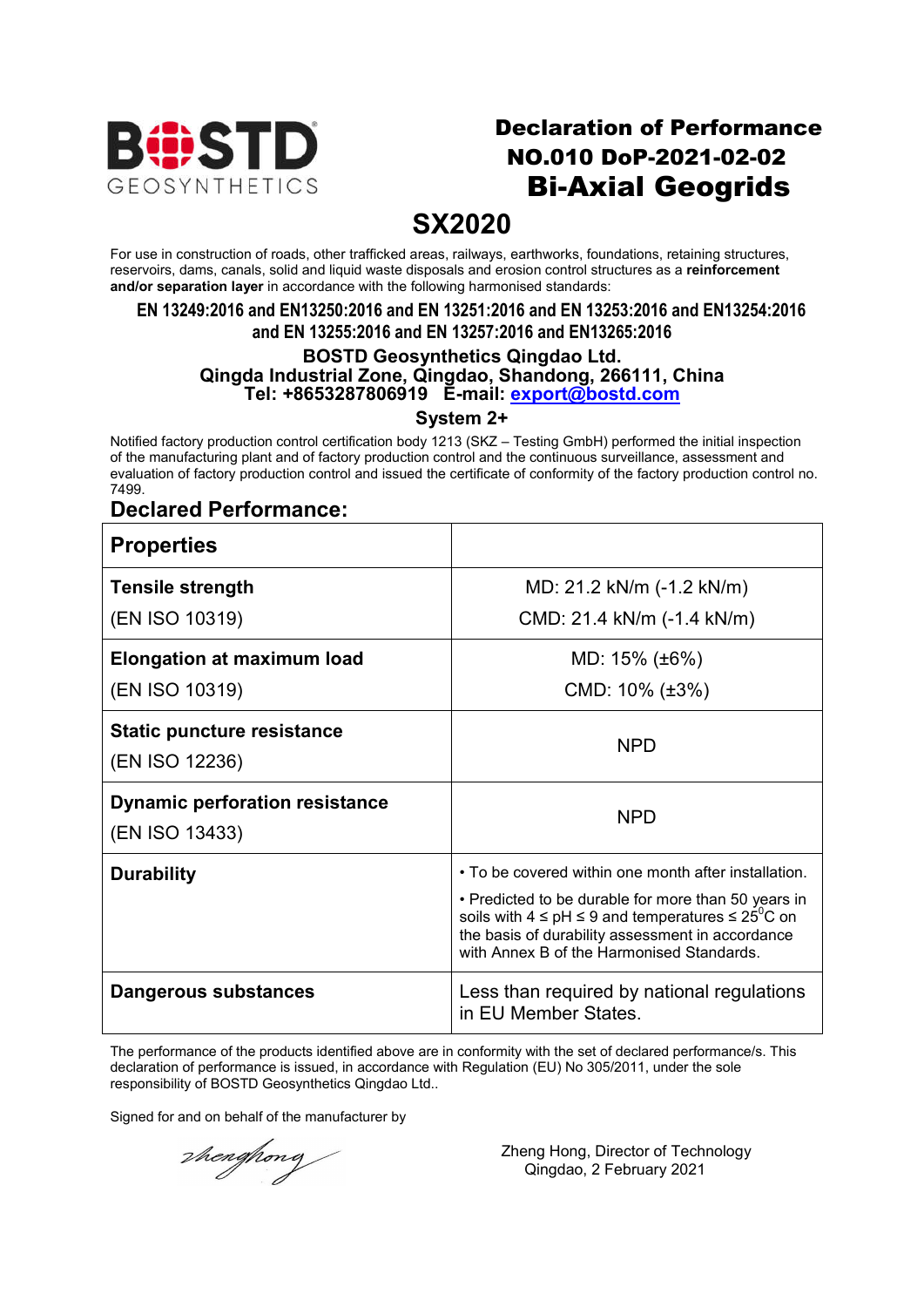

## Declaration of Performance NO.011 DoP-2021-02-02 Bi-Axial Geogrids

## **SX2525**

For use in construction of roads, other trafficked areas, railways, earthworks, foundations, retaining structures, reservoirs, dams, canals, solid and liquid waste disposals and erosion control structures as a **reinforcement and/or separation layer** in accordance with the following harmonised standards:

#### **EN 13249:2016 and EN13250:2016 and EN 13251:2016 and EN 13253:2016 and EN13254:2016 and EN 13255:2016 and EN 13257:2016 and EN13265:2016**

#### **BOSTD Geosynthetics Qingdao Ltd. Qingda Industrial Zone, Qingdao, Shandong, 266111, China Tel: +8653287806919 E-mail: export@bostd.com**

**System 2+**

Notified factory production control certification body 1213 (SKZ – Testing GmbH) performed the initial inspection of the manufacturing plant and of factory production control and the continuous surveillance, assessment and evaluation of factory production control and issued the certificate of conformity of the factory production control no. 7499.

### **Declared Performance:**

| <b>Properties</b>                                       |                                                                                                                                                                                                                                                                                      |
|---------------------------------------------------------|--------------------------------------------------------------------------------------------------------------------------------------------------------------------------------------------------------------------------------------------------------------------------------------|
| <b>Tensile strength</b>                                 | MD: 26.3 kN/m (-1.3 kN/m)                                                                                                                                                                                                                                                            |
| (EN ISO 10319)                                          | CMD: 26.5 kN/m (-1.5 kN/m)                                                                                                                                                                                                                                                           |
| <b>Elongation at maximum load</b>                       | MD: $15\%$ ( $\pm 6\%$ )                                                                                                                                                                                                                                                             |
| (EN ISO 10319)                                          | CMD: $10\%$ ( $\pm 3\%$ )                                                                                                                                                                                                                                                            |
| <b>Static puncture resistance</b><br>(EN ISO 12236)     | <b>NPD</b>                                                                                                                                                                                                                                                                           |
| <b>Dynamic perforation resistance</b><br>(EN ISO 13433) | <b>NPD</b>                                                                                                                                                                                                                                                                           |
| <b>Durability</b>                                       | • To be covered within one month after installation.<br>• Predicted to be durable for more than 50 years in<br>soils with $4 \leq pH \leq 9$ and temperatures $\leq 25^{\circ}C$ on<br>the basis of durability assessment in accordance<br>with Annex B of the Harmonised Standards. |
| Dangerous substances                                    | Less than required by national regulations<br>in EU Member States.                                                                                                                                                                                                                   |

The performance of the products identified above are in conformity with the set of declared performance/s. This declaration of performance is issued, in accordance with Regulation (EU) No 305/2011, under the sole responsibility of BOSTD Geosynthetics Qingdao Ltd..

Signed for and on behalf of the manufacturer by

thenghong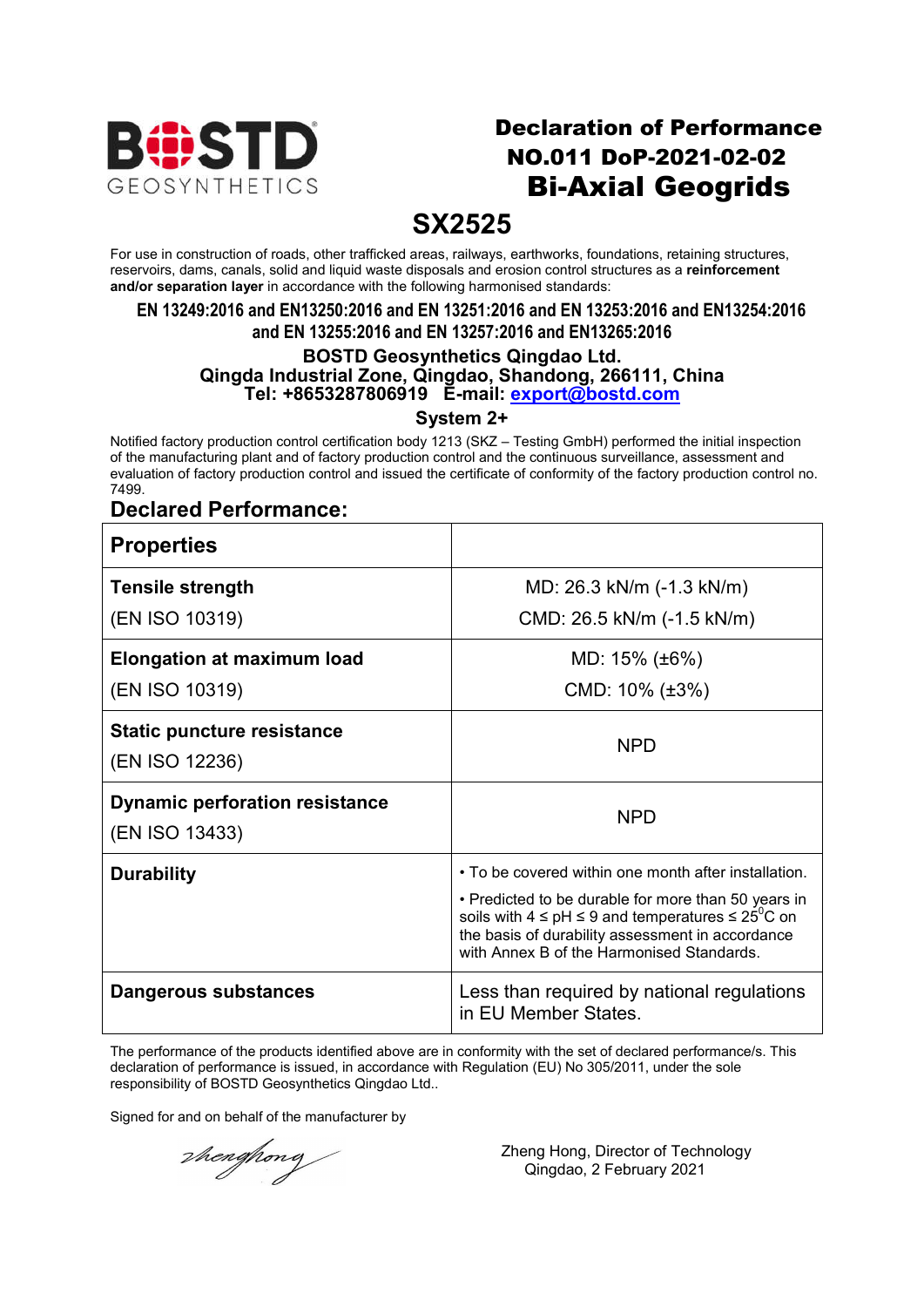

## Declaration of Performance NO.012 DoP-2021-02-02 Bi-Axial Geogrids

## **SX3030**

For use in construction of roads, other trafficked areas, railways, earthworks, foundations, retaining structures, reservoirs, dams, canals, solid and liquid waste disposals and erosion control structures as a **reinforcement and/or separation layer** in accordance with the following harmonised standards:

#### **EN 13249:2016 and EN13250:2016 and EN 13251:2016 and EN 13253:2016 and EN13254:2016 and EN 13255:2016 and EN 13257:2016 and EN13265:2016**

#### **BOSTD Geosynthetics Qingdao Ltd. Qingda Industrial Zone, Qingdao, Shandong, 266111, China Tel: +8653287806919 E-mail: export@bostd.com**

**System 2+**

Notified factory production control certification body 1213 (SKZ – Testing GmbH) performed the initial inspection of the manufacturing plant and of factory production control and the continuous surveillance, assessment and evaluation of factory production control and issued the certificate of conformity of the factory production control no. 7499.

### **Declared Performance:**

| <b>Properties</b>                                       |                                                                                                                                                                                                                              |
|---------------------------------------------------------|------------------------------------------------------------------------------------------------------------------------------------------------------------------------------------------------------------------------------|
| <b>Tensile strength</b>                                 | MD: 31.8 kN/m (-1.8 kN/m)                                                                                                                                                                                                    |
| (EN ISO 10319)                                          | CMD: 32.8 kN/m (-2.8 kN/m)                                                                                                                                                                                                   |
| <b>Elongation at maximum load</b>                       | MD: 15% (±6%)                                                                                                                                                                                                                |
| (EN ISO 10319)                                          | CMD: $10\%$ ( $\pm 3\%$ )                                                                                                                                                                                                    |
| <b>Static puncture resistance</b><br>(EN ISO 12236)     | <b>NPD</b>                                                                                                                                                                                                                   |
| <b>Dynamic perforation resistance</b><br>(EN ISO 13433) | <b>NPD</b>                                                                                                                                                                                                                   |
| <b>Durability</b>                                       | • To be covered within one month after installation.                                                                                                                                                                         |
|                                                         | • Predicted to be durable for more than 50 years in<br>soils with $4 \leq pH \leq 9$ and temperatures $\leq 25^{\circ}C$ on<br>the basis of durability assessment in accordance<br>with Annex B of the Harmonised Standards. |
| Dangerous substances                                    | Less than required by national regulations<br>in EU Member States.                                                                                                                                                           |

The performance of the products identified above are in conformity with the set of declared performance/s. This declaration of performance is issued, in accordance with Regulation (EU) No 305/2011, under the sole responsibility of BOSTD Geosynthetics Qingdao Ltd..

Signed for and on behalf of the manufacturer by

thenghong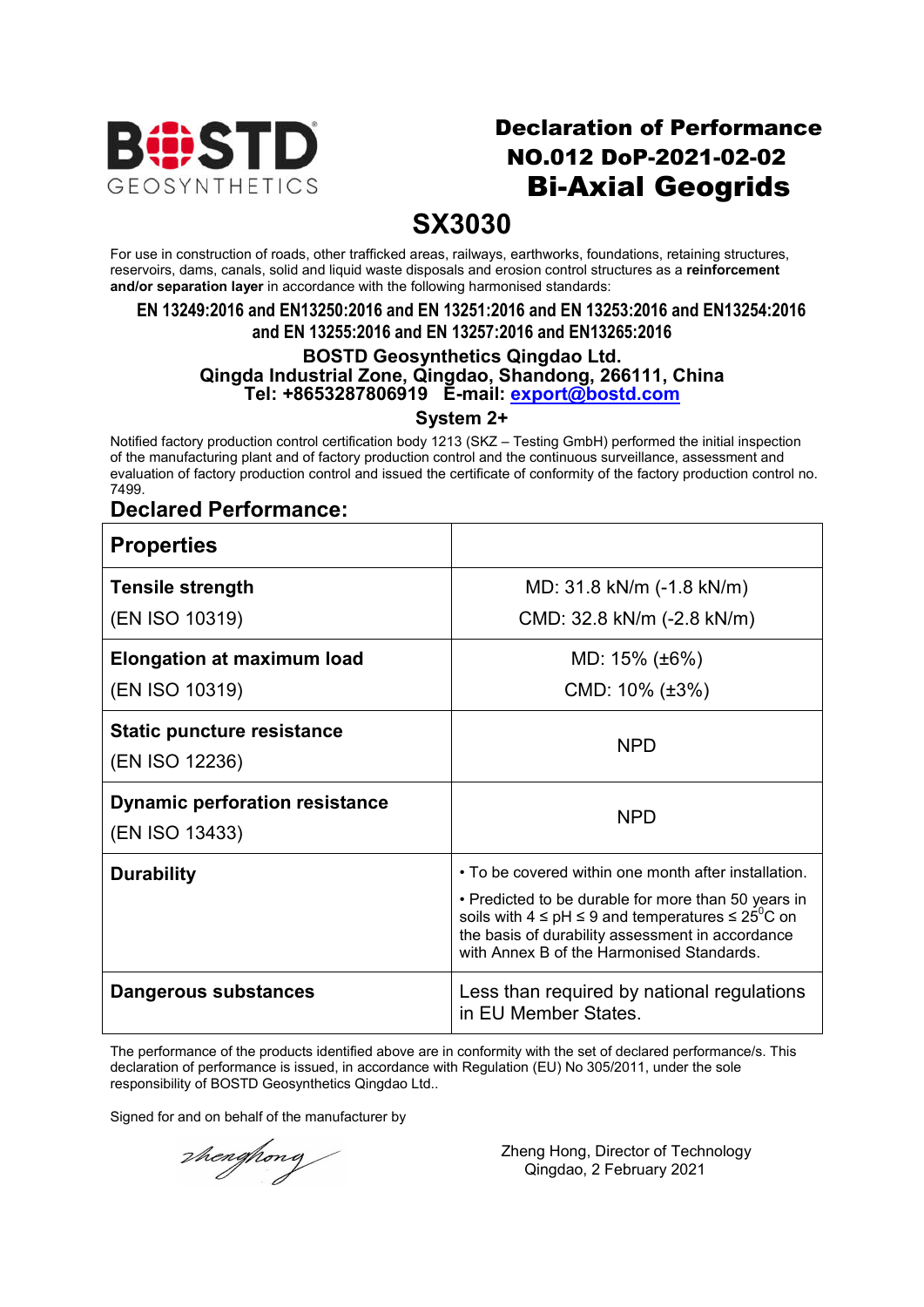

## Declaration of Performance NO.013 DoP-2021-02-02 Bi-Axial Geogrids

## **SX4040**

For use in construction of roads, other trafficked areas, railways, earthworks, foundations, retaining structures, reservoirs, dams, canals, solid and liquid waste disposals and erosion control structures as a **reinforcement and/or separation layer** in accordance with the following harmonised standards:

#### **EN 13249:2016 and EN13250:2016 and EN 13251:2016 and EN 13253:2016 and EN13254:2016 and EN 13255:2016 and EN 13257:2016 and EN13265:2016**

#### **BOSTD Geosynthetics Qingdao Ltd. Qingda Industrial Zone, Qingdao, Shandong, 266111, China Tel: +8653287806919 E-mail: export@bostd.com**

**System 2+**

Notified factory production control certification body 1213 (SKZ – Testing GmbH) performed the initial inspection of the manufacturing plant and of factory production control and the continuous surveillance, assessment and evaluation of factory production control and issued the certificate of conformity of the factory production control no. 7499.

### **Declared Performance:**

| <b>Properties</b>                                       |                                                                                                                                                                                                                              |
|---------------------------------------------------------|------------------------------------------------------------------------------------------------------------------------------------------------------------------------------------------------------------------------------|
| <b>Tensile strength</b>                                 | MD: 42.1 kN/m (-2.1 kN/m)                                                                                                                                                                                                    |
| (EN ISO 10319)                                          | CMD: 43.5 kN/m (-3.5 kN/m)                                                                                                                                                                                                   |
| <b>Elongation at maximum load</b>                       | MD: $15\%$ ( $\pm 6\%$ )                                                                                                                                                                                                     |
| (EN ISO 10319)                                          | CMD: $10\%$ ( $\pm 3\%$ )                                                                                                                                                                                                    |
| <b>Static puncture resistance</b>                       | <b>NPD</b>                                                                                                                                                                                                                   |
| (EN ISO 12236)                                          |                                                                                                                                                                                                                              |
| <b>Dynamic perforation resistance</b><br>(EN ISO 13433) | <b>NPD</b>                                                                                                                                                                                                                   |
|                                                         |                                                                                                                                                                                                                              |
| <b>Durability</b>                                       | • To be covered within one month after installation.                                                                                                                                                                         |
|                                                         | • Predicted to be durable for more than 50 years in<br>soils with $4 \leq pH \leq 9$ and temperatures $\leq 25^{\circ}C$ on<br>the basis of durability assessment in accordance<br>with Annex B of the Harmonised Standards. |
| Dangerous substances                                    | Less than required by national regulations<br>in EU Member States.                                                                                                                                                           |

The performance of the products identified above are in conformity with the set of declared performance/s. This declaration of performance is issued, in accordance with Regulation (EU) No 305/2011, under the sole responsibility of BOSTD Geosynthetics Qingdao Ltd..

Signed for and on behalf of the manufacturer by

thenghong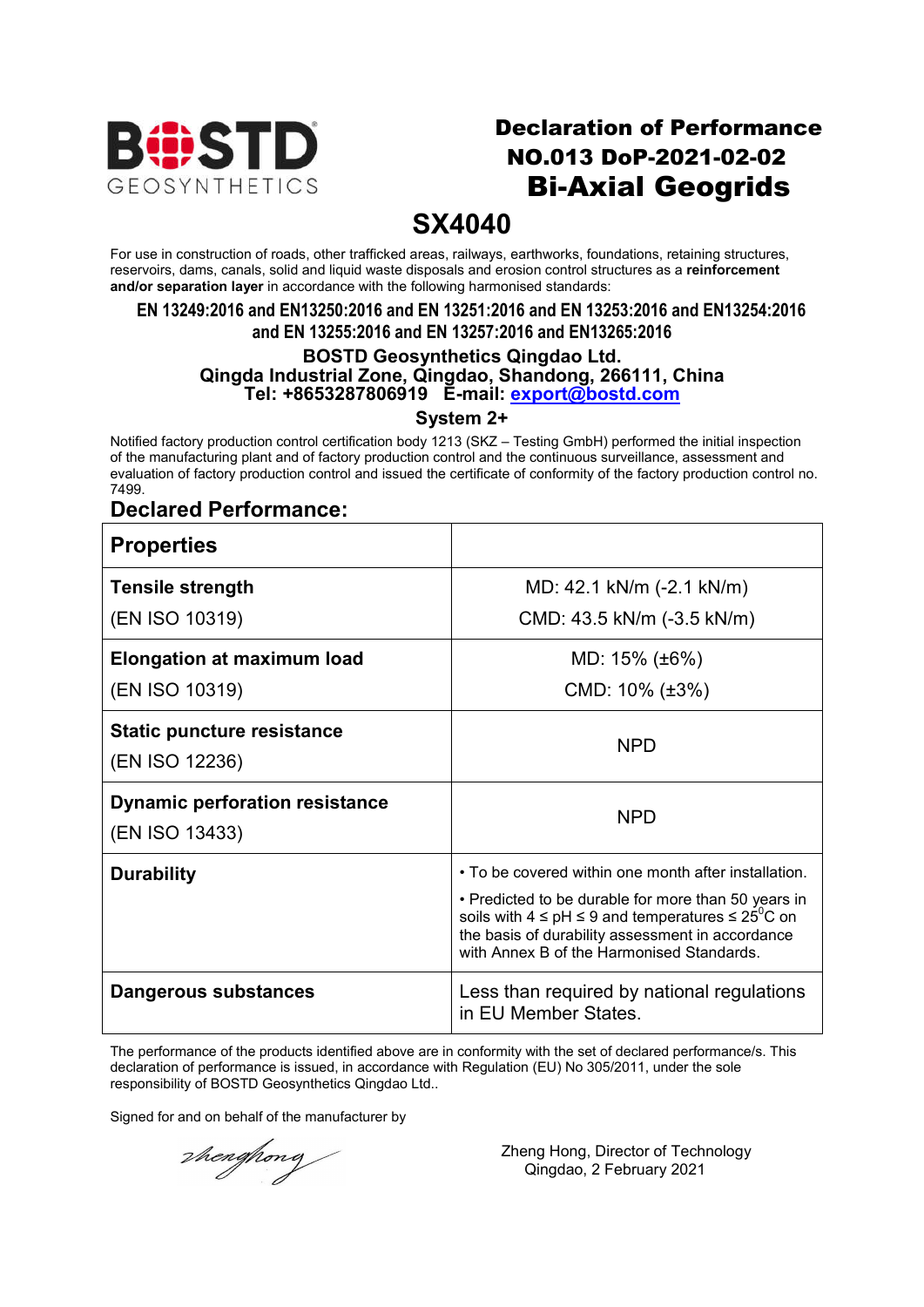

## Declaration of Performance NO.014 DoP-2021-02-02 Bi-Axial Geogrids

## **SX5050**

For use in construction of roads, other trafficked areas, railways, earthworks, foundations, retaining structures, reservoirs, dams, canals, solid and liquid waste disposals and erosion control structures as a **reinforcement and/or separation layer** in accordance with the following harmonised standards:

#### **EN 13249:2016 and EN13250:2016 and EN 13251:2016 and EN 13253:2016 and EN13254:2016 and EN 13255:2016 and EN 13257:2016 and EN13265:2016**

#### **BOSTD Geosynthetics Qingdao Ltd. Qingda Industrial Zone, Qingdao, Shandong, 266111, China Tel: +8653287806919 E-mail: export@bostd.com**

**System 2+**

Notified factory production control certification body 1213 (SKZ – Testing GmbH) performed the initial inspection of the manufacturing plant and of factory production control and the continuous surveillance, assessment and evaluation of factory production control and issued the certificate of conformity of the factory production control no. 7499.

### **Declared Performance:**

| <b>Properties</b>                                       |                                                                                                                                                                                                                              |
|---------------------------------------------------------|------------------------------------------------------------------------------------------------------------------------------------------------------------------------------------------------------------------------------|
| <b>Tensile strength</b>                                 | MD: 52.2 kN/m (-2.2 kN/m)                                                                                                                                                                                                    |
| (EN ISO 10319)                                          | CMD: 53.6 kN/m (-3.6 kN/m)                                                                                                                                                                                                   |
| <b>Elongation at maximum load</b>                       | MD: $15\%$ ( $\pm 6\%$ )                                                                                                                                                                                                     |
| (EN ISO 10319)                                          | CMD: $10\%$ ( $\pm 3\%$ )                                                                                                                                                                                                    |
| <b>Static puncture resistance</b><br>(EN ISO 12236)     | <b>NPD</b>                                                                                                                                                                                                                   |
| <b>Dynamic perforation resistance</b><br>(EN ISO 13433) | <b>NPD</b>                                                                                                                                                                                                                   |
| <b>Durability</b>                                       | • To be covered within one month after installation.                                                                                                                                                                         |
|                                                         | • Predicted to be durable for more than 50 years in<br>soils with $4 \leq pH \leq 9$ and temperatures $\leq 25^{\circ}C$ on<br>the basis of durability assessment in accordance<br>with Annex B of the Harmonised Standards. |
| Dangerous substances                                    | Less than required by national regulations<br>in EU Member States.                                                                                                                                                           |

The performance of the products identified above are in conformity with the set of declared performance/s. This declaration of performance is issued, in accordance with Regulation (EU) No 305/2011, under the sole responsibility of BOSTD Geosynthetics Qingdao Ltd..

Signed for and on behalf of the manufacturer by

thenghong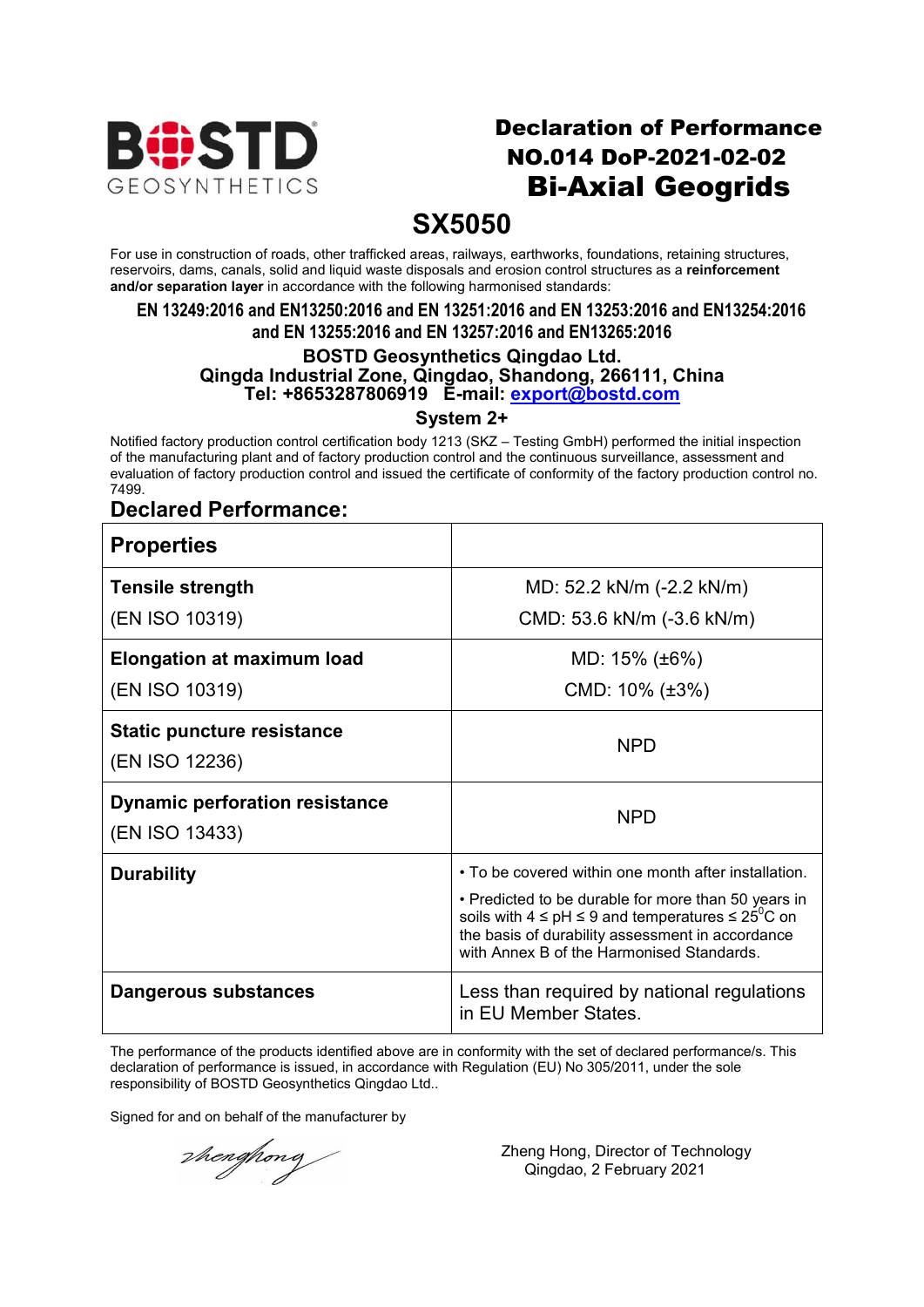

## Declaration of Performance NO.015 DoP-2021-02-02 Bi-Axial Geogrids

## **SX2020L**

For use in construction of roads, other trafficked areas, railways, earthworks, foundations, retaining structures, reservoirs, dams, canals, solid and liquid waste disposals and erosion control structures as a **reinforcement and/or separation layer** in accordance with the following harmonised standards:

#### **EN 13249:2016 and EN13250:2016 and EN 13251:2016 and EN 13253:2016 and EN13254:2016 and EN 13255:2016 and EN 13257:2016 and EN13265:2016**

#### **BOSTD Geosynthetics Qingdao Ltd. Qingda Industrial Zone, Qingdao, Shandong, 266111, China Tel: +8653287806919 E-mail: export@bostd.com**

**System 2+**

Notified factory production control certification body 1213 (SKZ – Testing GmbH) performed the initial inspection of the manufacturing plant and of factory production control and the continuous surveillance, assessment and evaluation of factory production control and issued the certificate of conformity of the factory production control no. 7499.

### **Declared Performance:**

| <b>Properties</b>                                       |                                                                                                                                                                                                                                                                                      |
|---------------------------------------------------------|--------------------------------------------------------------------------------------------------------------------------------------------------------------------------------------------------------------------------------------------------------------------------------------|
| <b>Tensile strength</b>                                 | MD: 21.2 kN/m (-1.2 kN/m)                                                                                                                                                                                                                                                            |
| (EN ISO 10319)                                          | CMD: 21.4 kN/m (-1.4 kN/m)                                                                                                                                                                                                                                                           |
| <b>Elongation at maximum load</b>                       | MD: 15% (±6%)                                                                                                                                                                                                                                                                        |
| (EN ISO 10319)                                          | CMD: $10\%$ ( $\pm 3\%$ )                                                                                                                                                                                                                                                            |
| <b>Static puncture resistance</b><br>(EN ISO 12236)     | <b>NPD</b>                                                                                                                                                                                                                                                                           |
| <b>Dynamic perforation resistance</b><br>(EN ISO 13433) | <b>NPD</b>                                                                                                                                                                                                                                                                           |
| <b>Durability</b>                                       | • To be covered within one month after installation.<br>• Predicted to be durable for more than 50 years in<br>soils with $4 \leq pH \leq 9$ and temperatures $\leq 25^{\circ}C$ on<br>the basis of durability assessment in accordance<br>with Annex B of the Harmonised Standards. |
| Dangerous substances                                    | Less than required by national regulations<br>in EU Member States.                                                                                                                                                                                                                   |

The performance of the products identified above are in conformity with the set of declared performance/s. This declaration of performance is issued, in accordance with Regulation (EU) No 305/2011, under the sole responsibility of BOSTD Geosynthetics Qingdao Ltd..

Signed for and on behalf of the manufacturer by

thenghong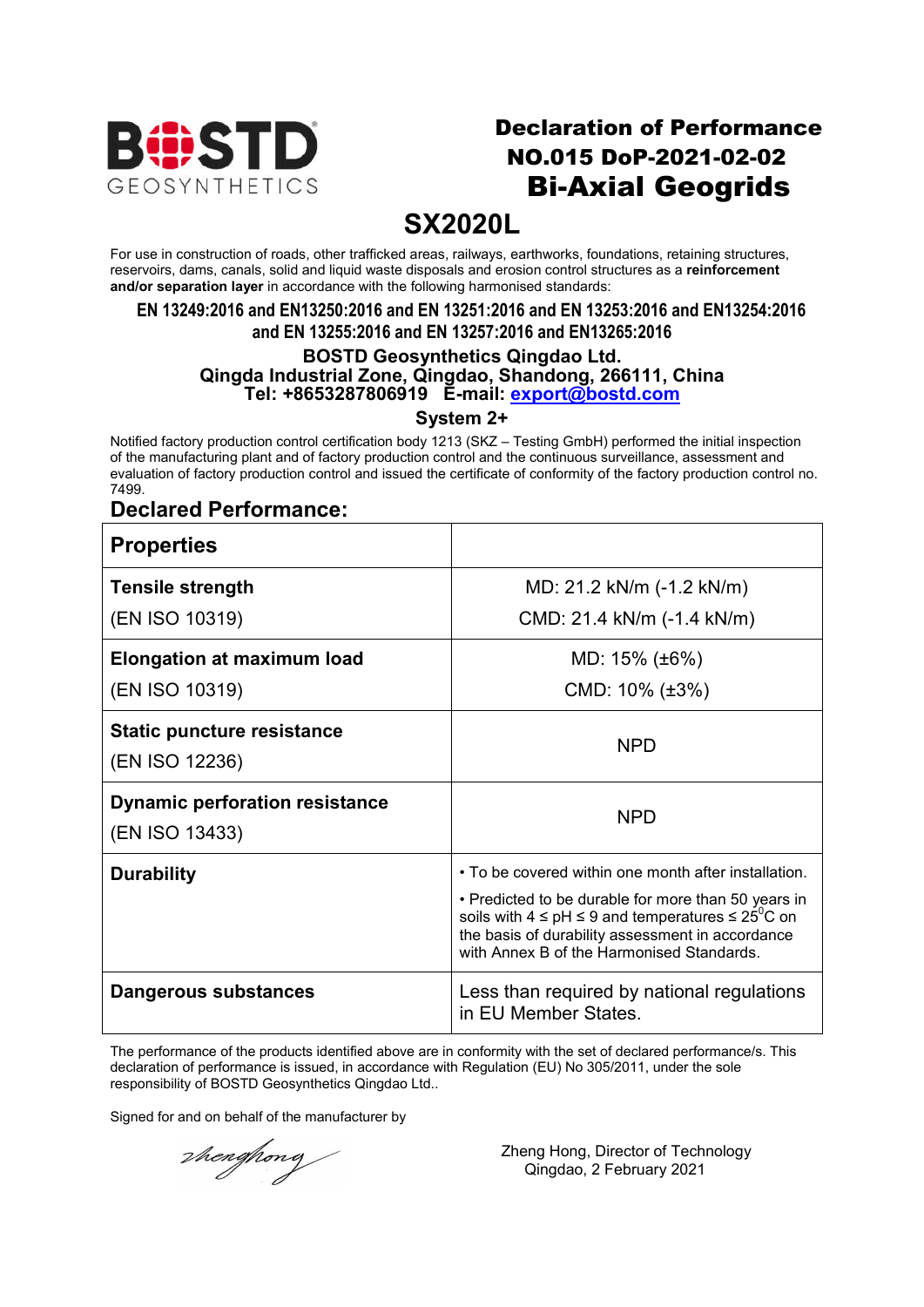

## Declaration of Performance NO.016 DoP-2021-02-02 Bi-Axial Geogrids

## **SX3030L**

For use in construction of roads, other trafficked areas, railways, earthworks, foundations, retaining structures, reservoirs, dams, canals, solid and liquid waste disposals and erosion control structures as a **reinforcement and/or separation layer** in accordance with the following harmonised standards:

#### **EN 13249:2016 and EN13250:2016 and EN 13251:2016 and EN 13253:2016 and EN13254:2016 and EN 13255:2016 and EN 13257:2016 and EN13265:2016**

#### **BOSTD Geosynthetics Qingdao Ltd. Qingda Industrial Zone, Qingdao, Shandong, 266111, China Tel: +8653287806919 E-mail: export@bostd.com**

**System 2+**

Notified factory production control certification body 1213 (SKZ – Testing GmbH) performed the initial inspection of the manufacturing plant and of factory production control and the continuous surveillance, assessment and evaluation of factory production control and issued the certificate of conformity of the factory production control no. 7499.

### **Declared Performance:**

| <b>Properties</b>                                       |                                                                                                                                                                                                                                         |
|---------------------------------------------------------|-----------------------------------------------------------------------------------------------------------------------------------------------------------------------------------------------------------------------------------------|
| <b>Tensile strength</b>                                 | MD: 31.8 kN/m (-1.8 kN/m)                                                                                                                                                                                                               |
| (EN ISO 10319)                                          | CMD: 32.8 kN/m (-2.8 kN/m)                                                                                                                                                                                                              |
| <b>Elongation at maximum load</b>                       | MD: $15\%$ ( $\pm 6\%$ )                                                                                                                                                                                                                |
| (EN ISO 10319)                                          | CMD: $10\%$ ( $\pm 3\%$ )                                                                                                                                                                                                               |
| <b>Static puncture resistance</b><br>(EN ISO 12236)     | <b>NPD</b>                                                                                                                                                                                                                              |
| <b>Dynamic perforation resistance</b><br>(EN ISO 13433) | <b>NPD</b>                                                                                                                                                                                                                              |
| <b>Durability</b>                                       | • To be covered within one month after installation.<br>• Predicted to be durable for more than 50 years in<br>soils with $4 \leq pH \leq 9$ and temperatures $\leq 25^{\circ}C$ on<br>the basis of durability assessment in accordance |
|                                                         | with Annex B of the Harmonised Standards.                                                                                                                                                                                               |
| Dangerous substances                                    | Less than required by national regulations<br>in EU Member States.                                                                                                                                                                      |

The performance of the products identified above are in conformity with the set of declared performance/s. This declaration of performance is issued, in accordance with Regulation (EU) No 305/2011, under the sole responsibility of BOSTD Geosynthetics Qingdao Ltd..

Signed for and on behalf of the manufacturer by

thenghong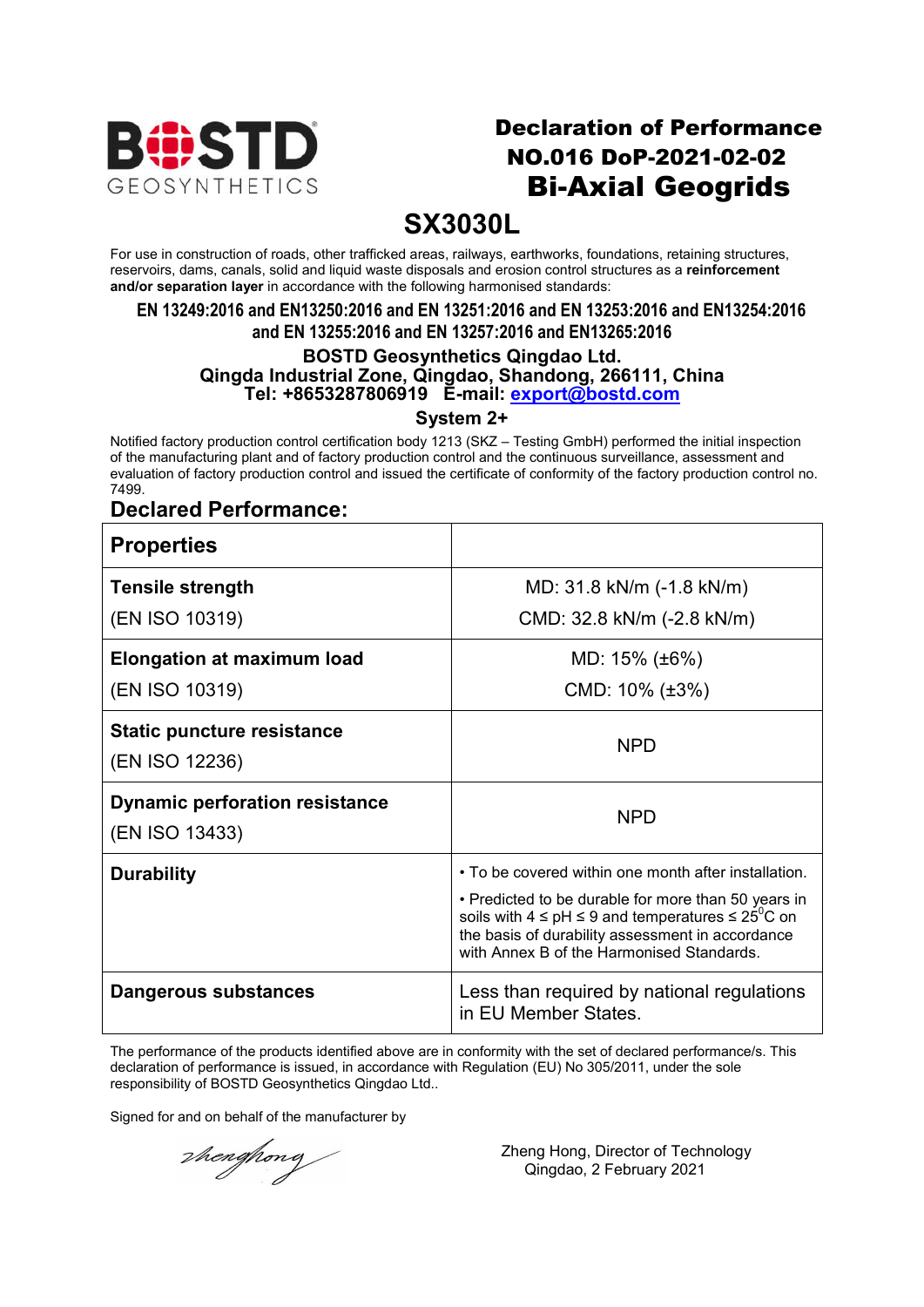

## Declaration of Performance NO.017 DoP-2021-02-02 Bi-Axial Geogrids

## **SX4040L**

For use in construction of roads, other trafficked areas, railways, earthworks, foundations, retaining structures, reservoirs, dams, canals, solid and liquid waste disposals and erosion control structures as a **reinforcement and/or separation layer** in accordance with the following harmonised standards:

#### **EN 13249:2016 and EN13250:2016 and EN 13251:2016 and EN 13253:2016 and EN13254:2016 and EN 13255:2016 and EN 13257:2016 and EN13265:2016**

#### **BOSTD Geosynthetics Qingdao Ltd. Qingda Industrial Zone, Qingdao, Shandong, 266111, China Tel: +8653287806919 E-mail: export@bostd.com**

**System 2+**

Notified factory production control certification body 1213 (SKZ – Testing GmbH) performed the initial inspection of the manufacturing plant and of factory production control and the continuous surveillance, assessment and evaluation of factory production control and issued the certificate of conformity of the factory production control no. 7499.

### **Declared Performance:**

| <b>Properties</b>                                       |                                                                                                                                                                                                                              |
|---------------------------------------------------------|------------------------------------------------------------------------------------------------------------------------------------------------------------------------------------------------------------------------------|
| <b>Tensile strength</b>                                 | MD: 42.1 kN/m (-2.1 kN/m)                                                                                                                                                                                                    |
| (EN ISO 10319)                                          | CMD: 43.5 kN/m (-3.5 kN/m)                                                                                                                                                                                                   |
| <b>Elongation at maximum load</b>                       | MD: $15\%$ ( $\pm 6\%$ )                                                                                                                                                                                                     |
| (EN ISO 10319)                                          | CMD: $10\%$ ( $\pm 3\%$ )                                                                                                                                                                                                    |
| <b>Static puncture resistance</b><br>(EN ISO 12236)     | <b>NPD</b>                                                                                                                                                                                                                   |
| <b>Dynamic perforation resistance</b><br>(EN ISO 13433) | <b>NPD</b>                                                                                                                                                                                                                   |
| <b>Durability</b>                                       | • To be covered within one month after installation.                                                                                                                                                                         |
|                                                         | • Predicted to be durable for more than 50 years in<br>soils with $4 \leq pH \leq 9$ and temperatures $\leq 25^{\circ}C$ on<br>the basis of durability assessment in accordance<br>with Annex B of the Harmonised Standards. |
| Dangerous substances                                    | Less than required by national regulations<br>in EU Member States.                                                                                                                                                           |

The performance of the products identified above are in conformity with the set of declared performance/s. This declaration of performance is issued, in accordance with Regulation (EU) No 305/2011, under the sole responsibility of BOSTD Geosynthetics Qingdao Ltd..

Signed for and on behalf of the manufacturer by

thenghong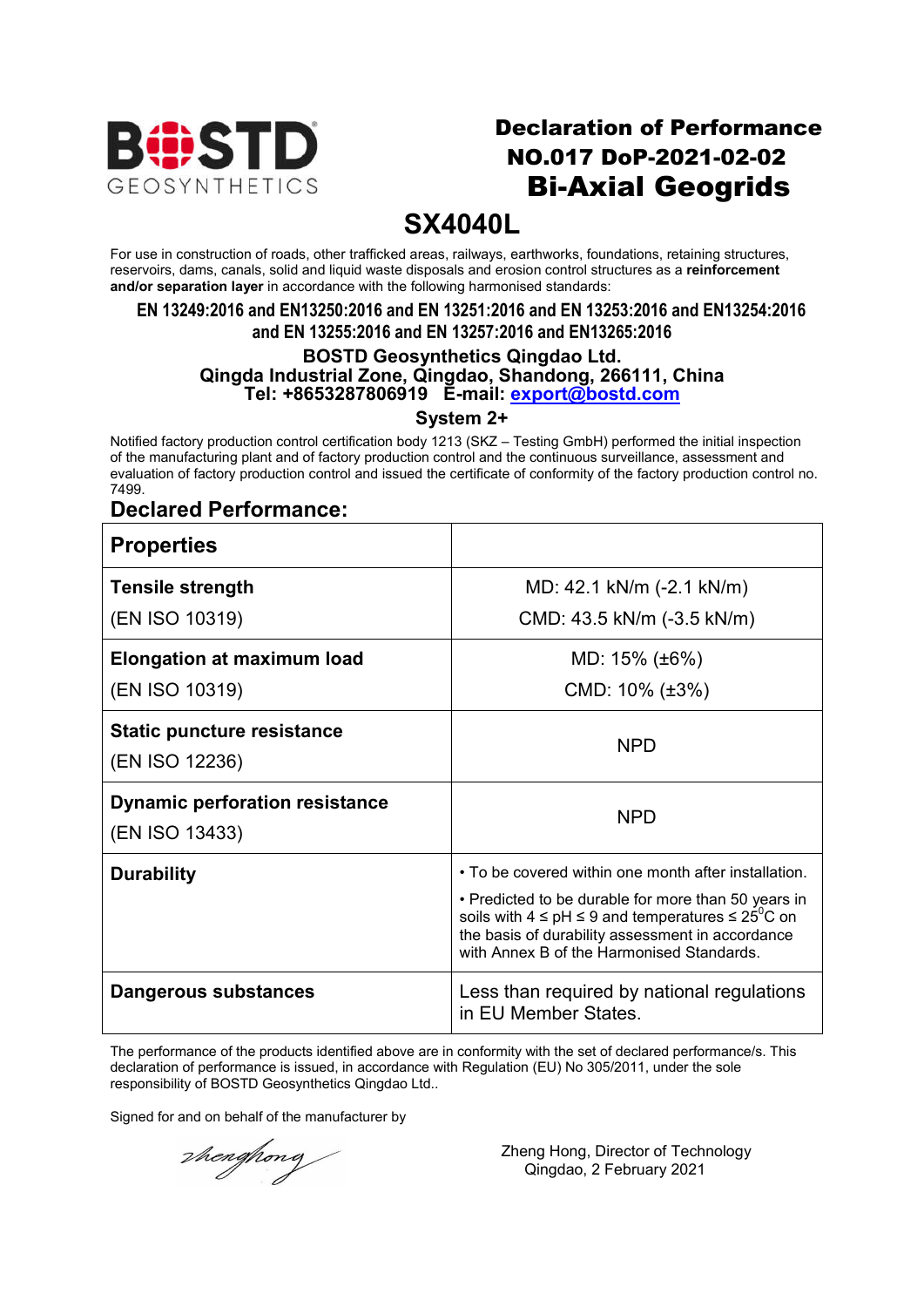

## Declaration of Performance NO.018 DoP-2021-02-02 Bi-Axial Geogrids

## **SX5050L**

For use in construction of roads, other trafficked areas, railways, earthworks, foundations, retaining structures, reservoirs, dams, canals, solid and liquid waste disposals and erosion control structures as a **reinforcement and/or separation layer** in accordance with the following harmonised standards:

#### **EN 13249:2016 and EN13250:2016 and EN 13251:2016 and EN 13253:2016 and EN13254:2016 and EN 13255:2016 and EN 13257:2016 and EN13265:2016**

### **BOSTD Geosynthetics Qingdao Ltd. Qingda Industrial Zone, Qingdao, Shandong, 266111, China Tel: +8653287806919 E-mail: export@bostd.com**

**System 2+**

Notified factory production control certification body 1213 (SKZ – Testing GmbH) performed the initial inspection of the manufacturing plant and of factory production control and the continuous surveillance, assessment and evaluation of factory production control and issued the certificate of conformity of the factory production control no. 7499.

### **Declared Performance:**

| <b>Properties</b>                                       |                                                                                                                                                                                                                              |
|---------------------------------------------------------|------------------------------------------------------------------------------------------------------------------------------------------------------------------------------------------------------------------------------|
| <b>Tensile strength</b>                                 | MD: 52.2 kN/m (-2.2 kN/m)                                                                                                                                                                                                    |
| (EN ISO 10319)                                          | CMD: 53.6 kN/m (-3.6 kN/m)                                                                                                                                                                                                   |
| <b>Elongation at maximum load</b>                       | MD: $15\%$ ( $\pm 6\%$ )                                                                                                                                                                                                     |
| (EN ISO 10319)                                          | CMD: $10\%$ ( $\pm 3\%$ )                                                                                                                                                                                                    |
| <b>Static puncture resistance</b><br>(EN ISO 12236)     | <b>NPD</b>                                                                                                                                                                                                                   |
| <b>Dynamic perforation resistance</b><br>(EN ISO 13433) | <b>NPD</b>                                                                                                                                                                                                                   |
| <b>Durability</b>                                       | • To be covered within one month after installation.                                                                                                                                                                         |
|                                                         | • Predicted to be durable for more than 50 years in<br>soils with $4 \leq pH \leq 9$ and temperatures $\leq 25^{\circ}C$ on<br>the basis of durability assessment in accordance<br>with Annex B of the Harmonised Standards. |
| Dangerous substances                                    | Less than required by national regulations<br>in EU Member States.                                                                                                                                                           |

The performance of the products identified above are in conformity with the set of declared performance/s. This declaration of performance is issued, in accordance with Regulation (EU) No 305/2011, under the sole responsibility of BOSTD Geosynthetics Qingdao Ltd..

Signed for and on behalf of the manufacturer by

thenghong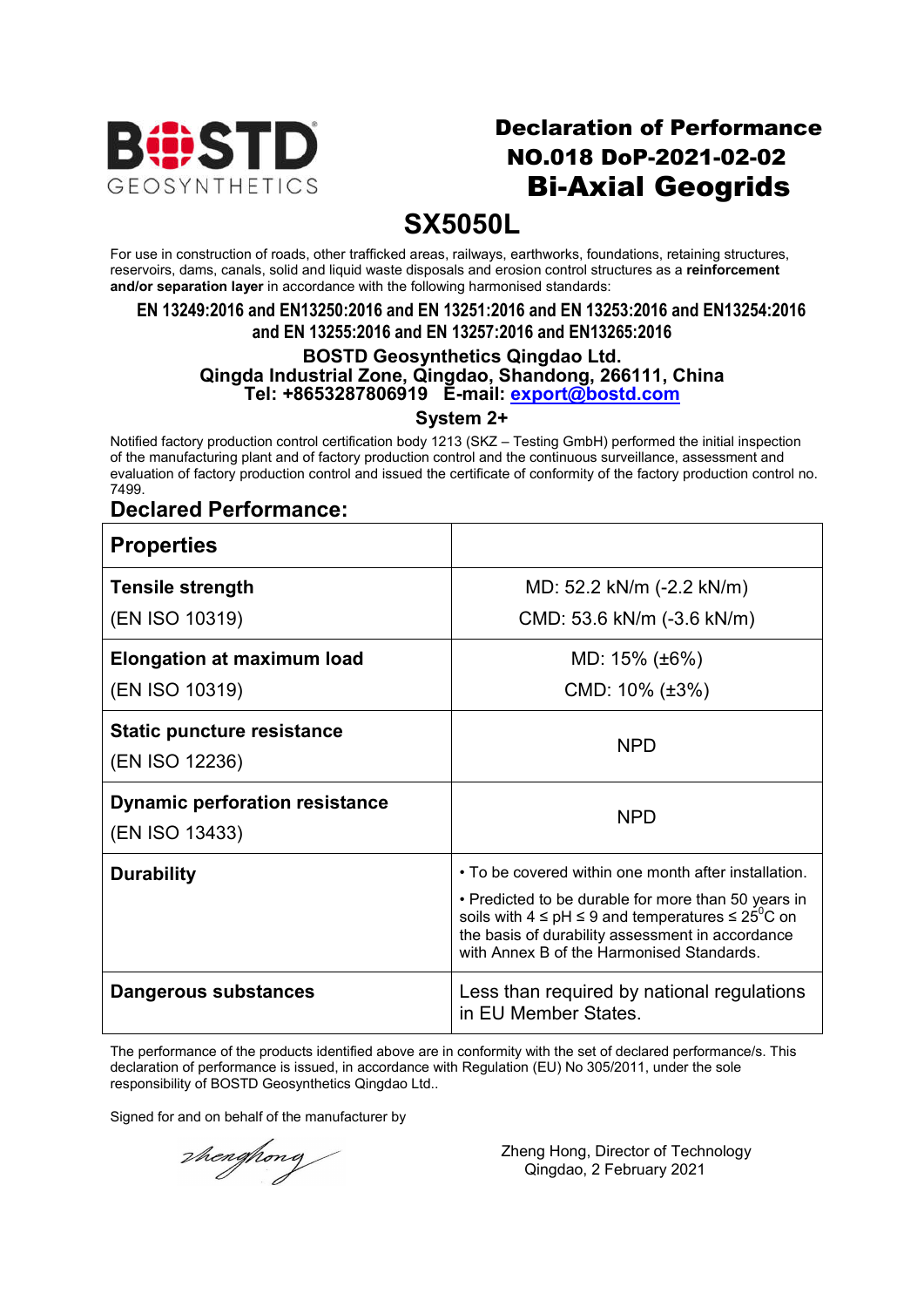

## Declaration of Performance NO.019 DoP-2021-02-02 Bi-Axial Geogrids

## **SX1515T**

For use in construction of roads, other trafficked areas, railways, earthworks, foundations, retaining structures, reservoirs, dams, canals, solid and liquid waste disposals and erosion control structures as a **reinforcement and/or separation layer** in accordance with the following harmonised standards:

#### **EN 13249:2016 and EN13250:2016 and EN 13251:2016 and EN 13253:2016 and EN13254:2016 and EN 13255:2016 and EN 13257:2016 and EN13265:2016**

#### **BOSTD Geosynthetics Qingdao Ltd. Qingda Industrial Zone, Qingdao, Shandong, 266111, China Tel: +8653287806919 E-mail: export@bostd.com**

**System 2+**

Notified factory production control certification body 1213 (SKZ – Testing GmbH) performed the initial inspection of the manufacturing plant and of factory production control and the continuous surveillance, assessment and evaluation of factory production control and issued the certificate of conformity of the factory production control no. 7499.

### **Declared Performance:**

| <b>Properties</b>                                       |                                                                                                                                                                                                                              |
|---------------------------------------------------------|------------------------------------------------------------------------------------------------------------------------------------------------------------------------------------------------------------------------------|
| <b>Tensile strength</b>                                 | MD: 15.8 kN/m (-0.8 kN/m)                                                                                                                                                                                                    |
| (EN ISO 10319)                                          | CMD: 16.0 kN/m (-1.0 kN/m)                                                                                                                                                                                                   |
| <b>Elongation at maximum load</b>                       | MD: 15% (±6%)                                                                                                                                                                                                                |
| (EN ISO 10319)                                          | CMD: $10\%$ ( $\pm 3\%$ )                                                                                                                                                                                                    |
| <b>Static puncture resistance</b><br>(EN ISO 12236)     | <b>NPD</b>                                                                                                                                                                                                                   |
| <b>Dynamic perforation resistance</b><br>(EN ISO 13433) | <b>NPD</b>                                                                                                                                                                                                                   |
| <b>Durability</b>                                       | • To be covered within one month after installation.                                                                                                                                                                         |
|                                                         | • Predicted to be durable for more than 50 years in<br>soils with $4 \leq pH \leq 9$ and temperatures $\leq 25^{\circ}C$ on<br>the basis of durability assessment in accordance<br>with Annex B of the Harmonised Standards. |
| Dangerous substances                                    | Less than required by national regulations<br>in EU Member States.                                                                                                                                                           |

The performance of the products identified above are in conformity with the set of declared performance/s. This declaration of performance is issued, in accordance with Regulation (EU) No 305/2011, under the sole responsibility of BOSTD Geosynthetics Qingdao Ltd..

Signed for and on behalf of the manufacturer by

thenghong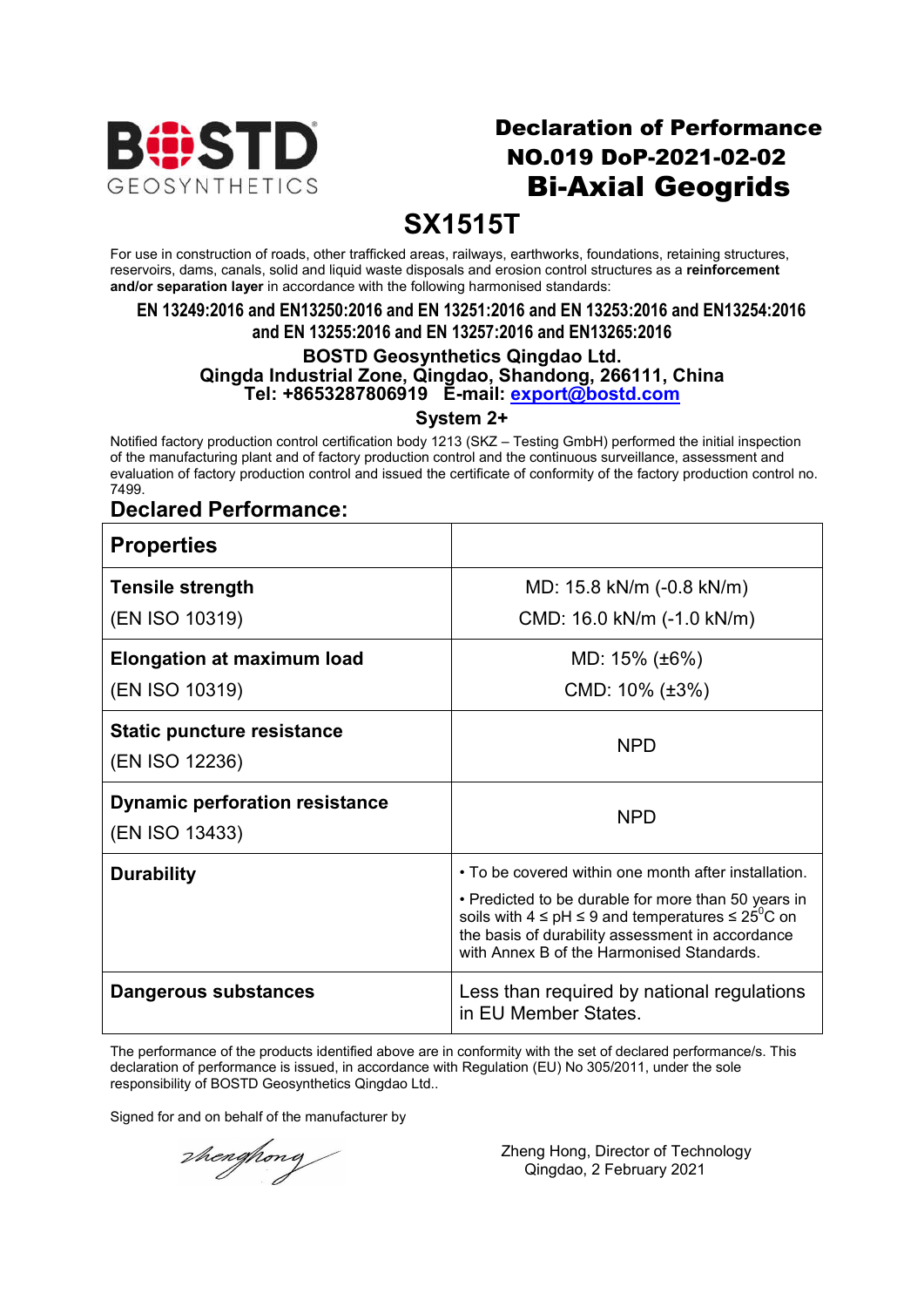

## Declaration of Performance NO.020 DoP-2021-02-02 Bi-Axial Geogrids

## **SX2020T**

For use in construction of roads, other trafficked areas, railways, earthworks, foundations, retaining structures, reservoirs, dams, canals, solid and liquid waste disposals and erosion control structures as a **reinforcement and/or separation layer** in accordance with the following harmonised standards:

#### **EN 13249:2016 and EN13250:2016 and EN 13251:2016 and EN 13253:2016 and EN13254:2016 and EN 13255:2016 and EN 13257:2016 and EN13265:2016**

#### **BOSTD Geosynthetics Qingdao Ltd. Qingda Industrial Zone, Qingdao, Shandong, 266111, China Tel: +8653287806919 E-mail: export@bostd.com**

**System 2+**

Notified factory production control certification body 1213 (SKZ – Testing GmbH) performed the initial inspection of the manufacturing plant and of factory production control and the continuous surveillance, assessment and evaluation of factory production control and issued the certificate of conformity of the factory production control no. 7499.

### **Declared Performance:**

| <b>Properties</b>                                       |                                                                                                                                                                                     |
|---------------------------------------------------------|-------------------------------------------------------------------------------------------------------------------------------------------------------------------------------------|
| <b>Tensile strength</b>                                 | MD: 21.2 kN/m (-1.2 kN/m)                                                                                                                                                           |
| (EN ISO 10319)                                          | CMD: 21.4 kN/m (-1.4 kN/m)                                                                                                                                                          |
| <b>Elongation at maximum load</b>                       | MD: $15\%$ ( $\pm 6\%$ )                                                                                                                                                            |
| (EN ISO 10319)                                          | CMD: $10\%$ ( $\pm 3\%$ )                                                                                                                                                           |
| <b>Static puncture resistance</b><br>(EN ISO 12236)     | <b>NPD</b>                                                                                                                                                                          |
| <b>Dynamic perforation resistance</b><br>(EN ISO 13433) | <b>NPD</b>                                                                                                                                                                          |
| <b>Durability</b>                                       | • To be covered within one month after installation.<br>• Predicted to be durable for more than 50 years in<br>soils with $4 \leq pH \leq 9$ and temperatures $\leq 25^{\circ}C$ on |
|                                                         | the basis of durability assessment in accordance<br>with Annex B of the Harmonised Standards.                                                                                       |
| Dangerous substances                                    | Less than required by national regulations<br>in EU Member States.                                                                                                                  |

The performance of the products identified above are in conformity with the set of declared performance/s. This declaration of performance is issued, in accordance with Regulation (EU) No 305/2011, under the sole responsibility of BOSTD Geosynthetics Qingdao Ltd..

Signed for and on behalf of the manufacturer by

thenghong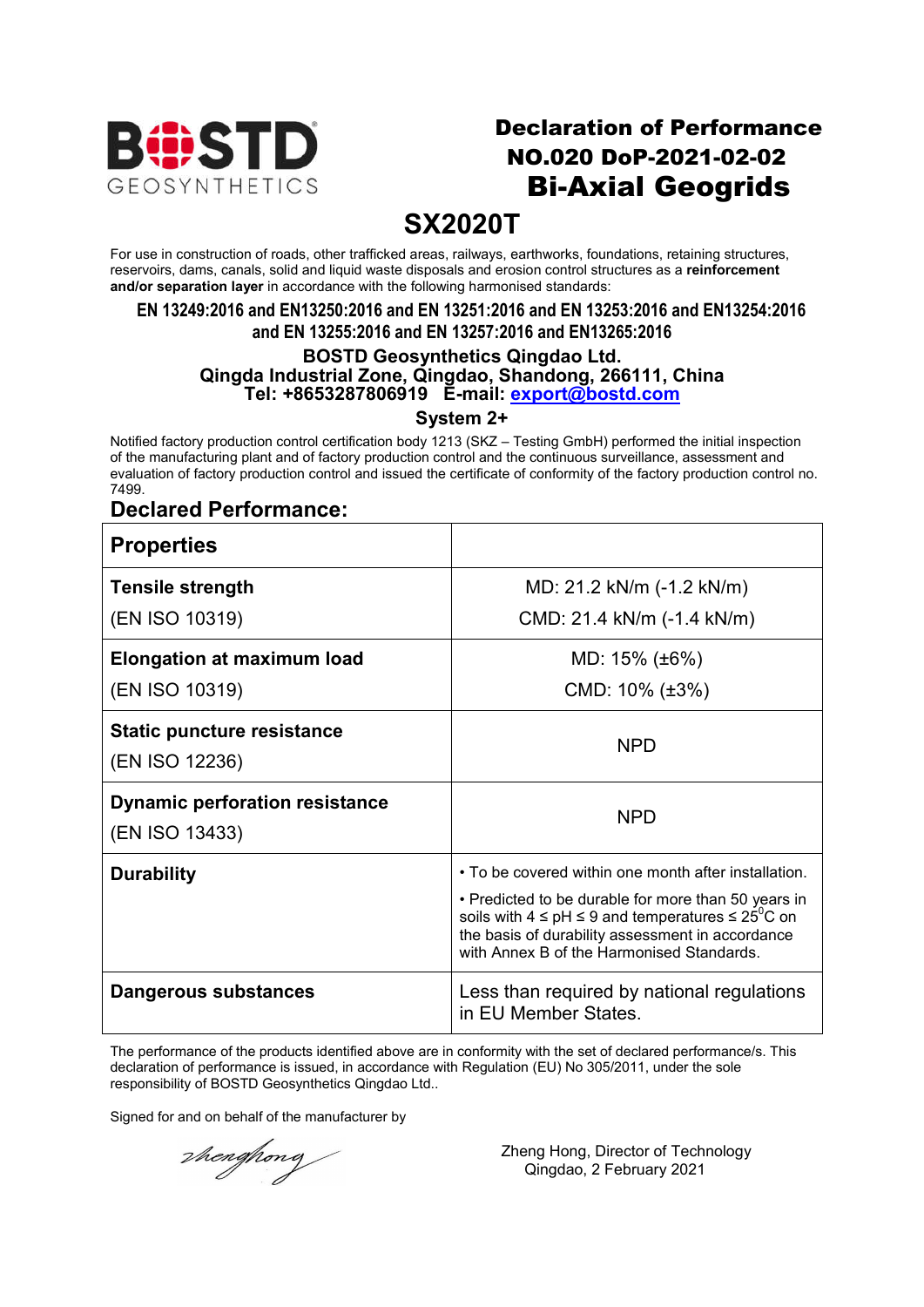

## Declaration of Performance NO.021 DoP-2021-02-02 Bi-Axial Geogrids

## **SX2525T**

For use in construction of roads, other trafficked areas, railways, earthworks, foundations, retaining structures, reservoirs, dams, canals, solid and liquid waste disposals and erosion control structures as a **reinforcement and/or separation layer** in accordance with the following harmonised standards:

#### **EN 13249:2016 and EN13250:2016 and EN 13251:2016 and EN 13253:2016 and EN13254:2016 and EN 13255:2016 and EN 13257:2016 and EN13265:2016**

#### **BOSTD Geosynthetics Qingdao Ltd. Qingda Industrial Zone, Qingdao, Shandong, 266111, China Tel: +8653287806919 E-mail: export@bostd.com**

**System 2+**

Notified factory production control certification body 1213 (SKZ – Testing GmbH) performed the initial inspection of the manufacturing plant and of factory production control and the continuous surveillance, assessment and evaluation of factory production control and issued the certificate of conformity of the factory production control no. 7499.

### **Declared Performance:**

| <b>Properties</b>                                       |                                                                                                                                                                                                                                                                                      |
|---------------------------------------------------------|--------------------------------------------------------------------------------------------------------------------------------------------------------------------------------------------------------------------------------------------------------------------------------------|
| <b>Tensile strength</b>                                 | MD: 26.3 kN/m (-1.3 kN/m)                                                                                                                                                                                                                                                            |
| (EN ISO 10319)                                          | CMD: 26.5 kN/m (-1.5 kN/m)                                                                                                                                                                                                                                                           |
| <b>Elongation at maximum load</b>                       | MD: 15% (±6%)                                                                                                                                                                                                                                                                        |
| (EN ISO 10319)                                          | CMD: $10\%$ ( $\pm 3\%$ )                                                                                                                                                                                                                                                            |
| <b>Static puncture resistance</b><br>(EN ISO 12236)     | <b>NPD</b>                                                                                                                                                                                                                                                                           |
| <b>Dynamic perforation resistance</b><br>(EN ISO 13433) | <b>NPD</b>                                                                                                                                                                                                                                                                           |
| <b>Durability</b>                                       | • To be covered within one month after installation.<br>• Predicted to be durable for more than 50 years in<br>soils with $4 \leq pH \leq 9$ and temperatures $\leq 25^{\circ}C$ on<br>the basis of durability assessment in accordance<br>with Annex B of the Harmonised Standards. |
| Dangerous substances                                    | Less than required by national regulations<br>in EU Member States.                                                                                                                                                                                                                   |

The performance of the products identified above are in conformity with the set of declared performance/s. This declaration of performance is issued, in accordance with Regulation (EU) No 305/2011, under the sole responsibility of BOSTD Geosynthetics Qingdao Ltd..

Signed for and on behalf of the manufacturer by

thenghong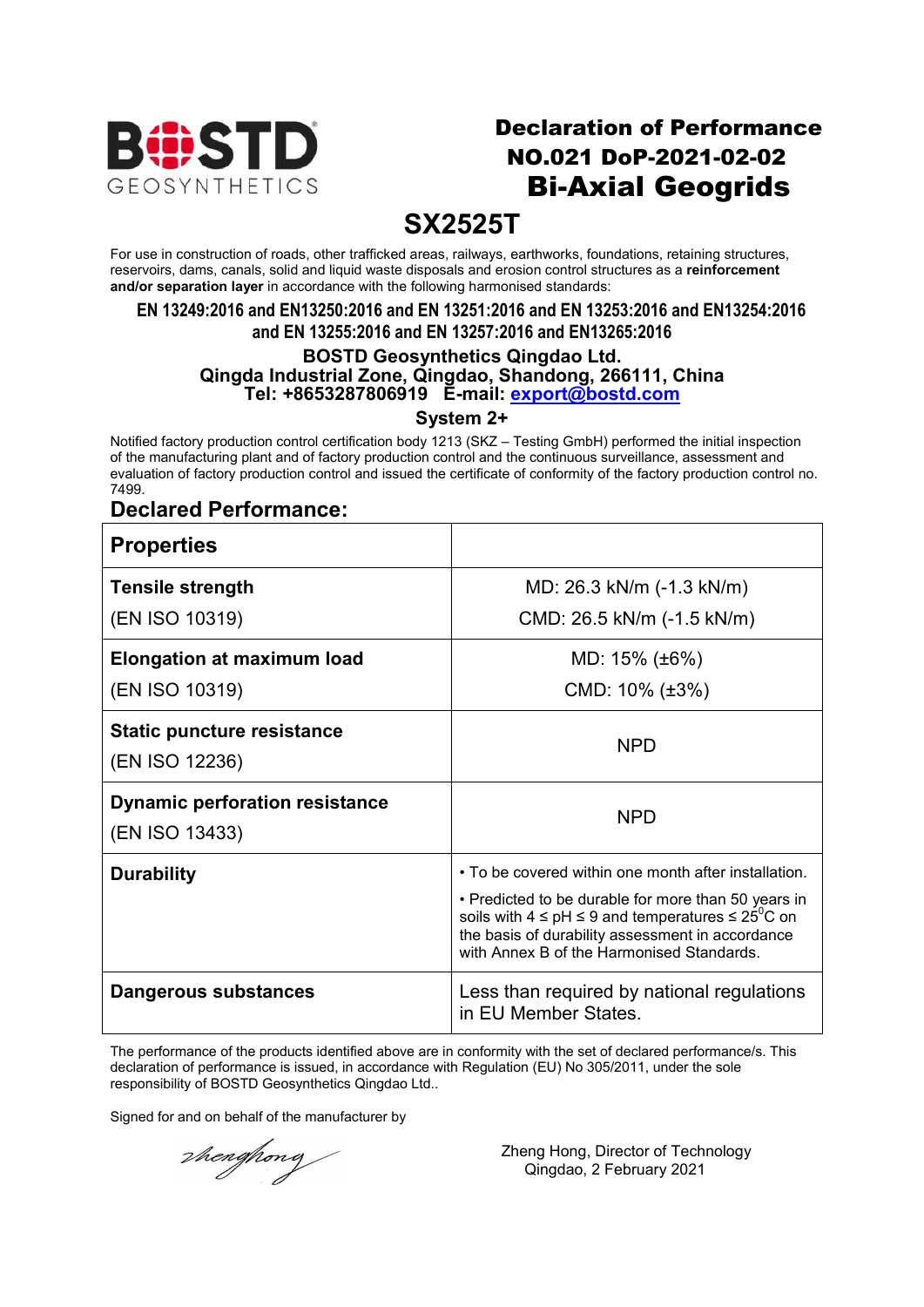

## Declaration of Performance NO.022 DoP-2021-02-02 Bi-Axial Geogrids

## **SX3030T**

For use in construction of roads, other trafficked areas, railways, earthworks, foundations, retaining structures, reservoirs, dams, canals, solid and liquid waste disposals and erosion control structures as a **reinforcement and/or separation layer** in accordance with the following harmonised standards:

#### **EN 13249:2016 and EN13250:2016 and EN 13251:2016 and EN 13253:2016 and EN13254:2016 and EN 13255:2016 and EN 13257:2016 and EN13265:2016**

### **BOSTD Geosynthetics Qingdao Ltd. Qingda Industrial Zone, Qingdao, Shandong, 266111, China Tel: +8653287806919 E-mail: export@bostd.com**

**System 2+**

Notified factory production control certification body 1213 (SKZ – Testing GmbH) performed the initial inspection of the manufacturing plant and of factory production control and the continuous surveillance, assessment and evaluation of factory production control and issued the certificate of conformity of the factory production control no. 7499.

### **Declared Performance:**

| <b>Properties</b>                                   |                                                                                                                                                                                                                              |
|-----------------------------------------------------|------------------------------------------------------------------------------------------------------------------------------------------------------------------------------------------------------------------------------|
| <b>Tensile strength</b>                             | MD: 31.8 kN/m (-1.8 kN/m)                                                                                                                                                                                                    |
| (EN ISO 10319)                                      | CMD: 32.8 kN/m (-2.8 kN/m)                                                                                                                                                                                                   |
| <b>Elongation at maximum load</b>                   | MD: 15% (±6%)                                                                                                                                                                                                                |
| (EN ISO 10319)                                      | CMD: $10\%$ ( $\pm 3\%$ )                                                                                                                                                                                                    |
| <b>Static puncture resistance</b><br>(EN ISO 12236) | <b>NPD</b>                                                                                                                                                                                                                   |
| <b>Dynamic perforation resistance</b>               |                                                                                                                                                                                                                              |
| (EN ISO 13433)                                      | <b>NPD</b>                                                                                                                                                                                                                   |
| <b>Durability</b>                                   | • To be covered within one month after installation.                                                                                                                                                                         |
|                                                     | • Predicted to be durable for more than 50 years in<br>soils with $4 \leq pH \leq 9$ and temperatures $\leq 25^{\circ}C$ on<br>the basis of durability assessment in accordance<br>with Annex B of the Harmonised Standards. |
| Dangerous substances                                | Less than required by national regulations<br>in EU Member States.                                                                                                                                                           |

The performance of the products identified above are in conformity with the set of declared performance/s. This declaration of performance is issued, in accordance with Regulation (EU) No 305/2011, under the sole responsibility of BOSTD Geosynthetics Qingdao Ltd..

Signed for and on behalf of the manufacturer by

thenghong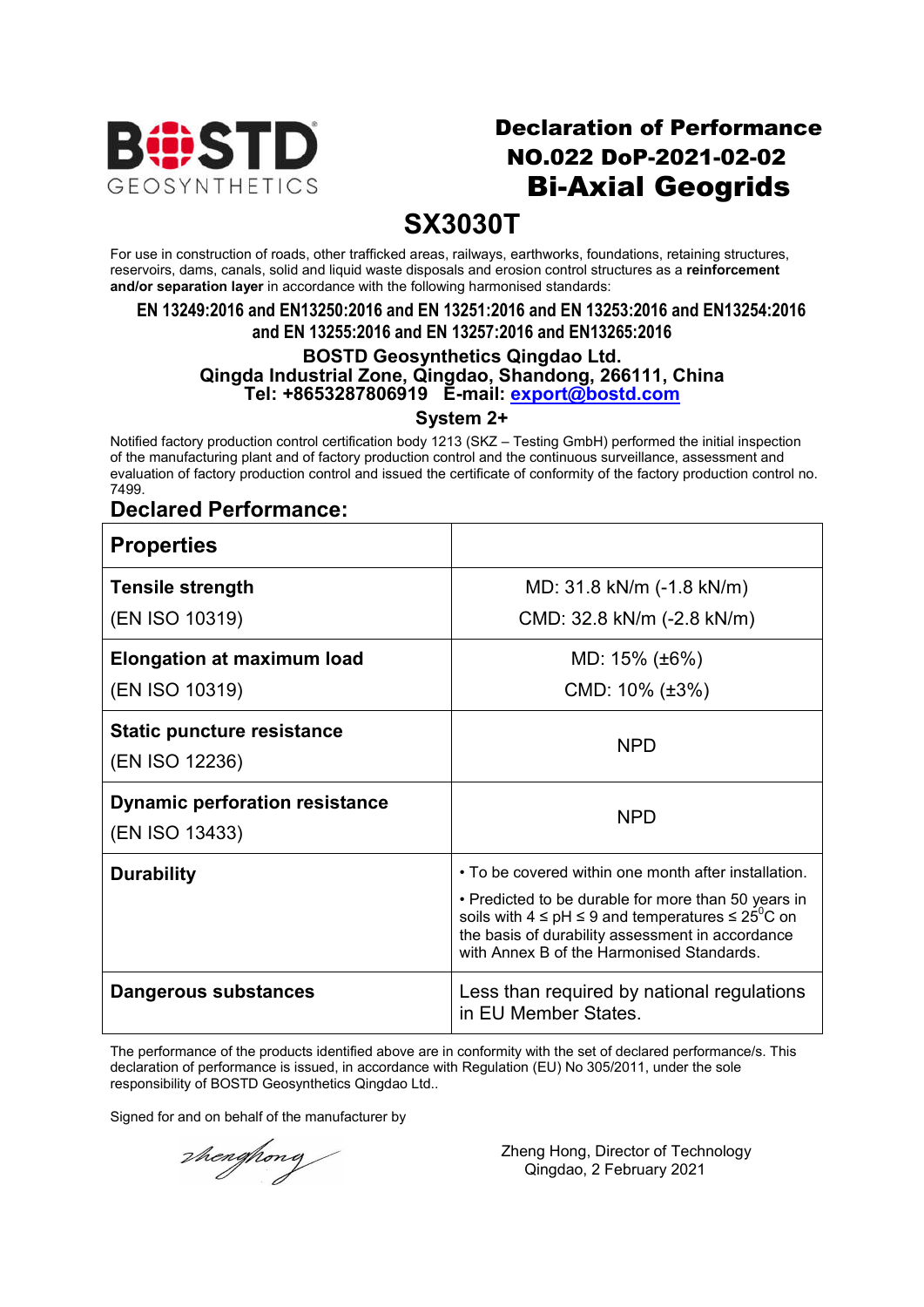

## Declaration of Performance NO.023 DoP-2021-02-02 Bi-Axial Geogrids

## **SX4040T**

For use in construction of roads, other trafficked areas, railways, earthworks, foundations, retaining structures, reservoirs, dams, canals, solid and liquid waste disposals and erosion control structures as a **reinforcement and/or separation layer** in accordance with the following harmonised standards:

#### **EN 13249:2016 and EN13250:2016 and EN 13251:2016 and EN 13253:2016 and EN13254:2016 and EN 13255:2016 and EN 13257:2016 and EN13265:2016**

#### **BOSTD Geosynthetics Qingdao Ltd. Qingda Industrial Zone, Qingdao, Shandong, 266111, China Tel: +8653287806919 E-mail: export@bostd.com**

**System 2+**

Notified factory production control certification body 1213 (SKZ – Testing GmbH) performed the initial inspection of the manufacturing plant and of factory production control and the continuous surveillance, assessment and evaluation of factory production control and issued the certificate of conformity of the factory production control no. 7499.

### **Declared Performance:**

| <b>Properties</b>                                       |                                                                                                                                                                                                                              |
|---------------------------------------------------------|------------------------------------------------------------------------------------------------------------------------------------------------------------------------------------------------------------------------------|
| <b>Tensile strength</b>                                 | MD: 42.1 kN/m (-2.1 kN/m)                                                                                                                                                                                                    |
| (EN ISO 10319)                                          | CMD: 43.5 kN/m (-3.5 kN/m)                                                                                                                                                                                                   |
| <b>Elongation at maximum load</b>                       | MD: $15\%$ ( $\pm 6\%$ )                                                                                                                                                                                                     |
| (EN ISO 10319)                                          | CMD: $10\%$ ( $\pm 3\%$ )                                                                                                                                                                                                    |
| <b>Static puncture resistance</b><br>(EN ISO 12236)     | <b>NPD</b>                                                                                                                                                                                                                   |
| <b>Dynamic perforation resistance</b><br>(EN ISO 13433) | <b>NPD</b>                                                                                                                                                                                                                   |
| <b>Durability</b>                                       | • To be covered within one month after installation.                                                                                                                                                                         |
|                                                         | • Predicted to be durable for more than 50 years in<br>soils with $4 \leq pH \leq 9$ and temperatures $\leq 25^{\circ}C$ on<br>the basis of durability assessment in accordance<br>with Annex B of the Harmonised Standards. |
| Dangerous substances                                    | Less than required by national regulations<br>in EU Member States.                                                                                                                                                           |

The performance of the products identified above are in conformity with the set of declared performance/s. This declaration of performance is issued, in accordance with Regulation (EU) No 305/2011, under the sole responsibility of BOSTD Geosynthetics Qingdao Ltd..

Signed for and on behalf of the manufacturer by

thenghong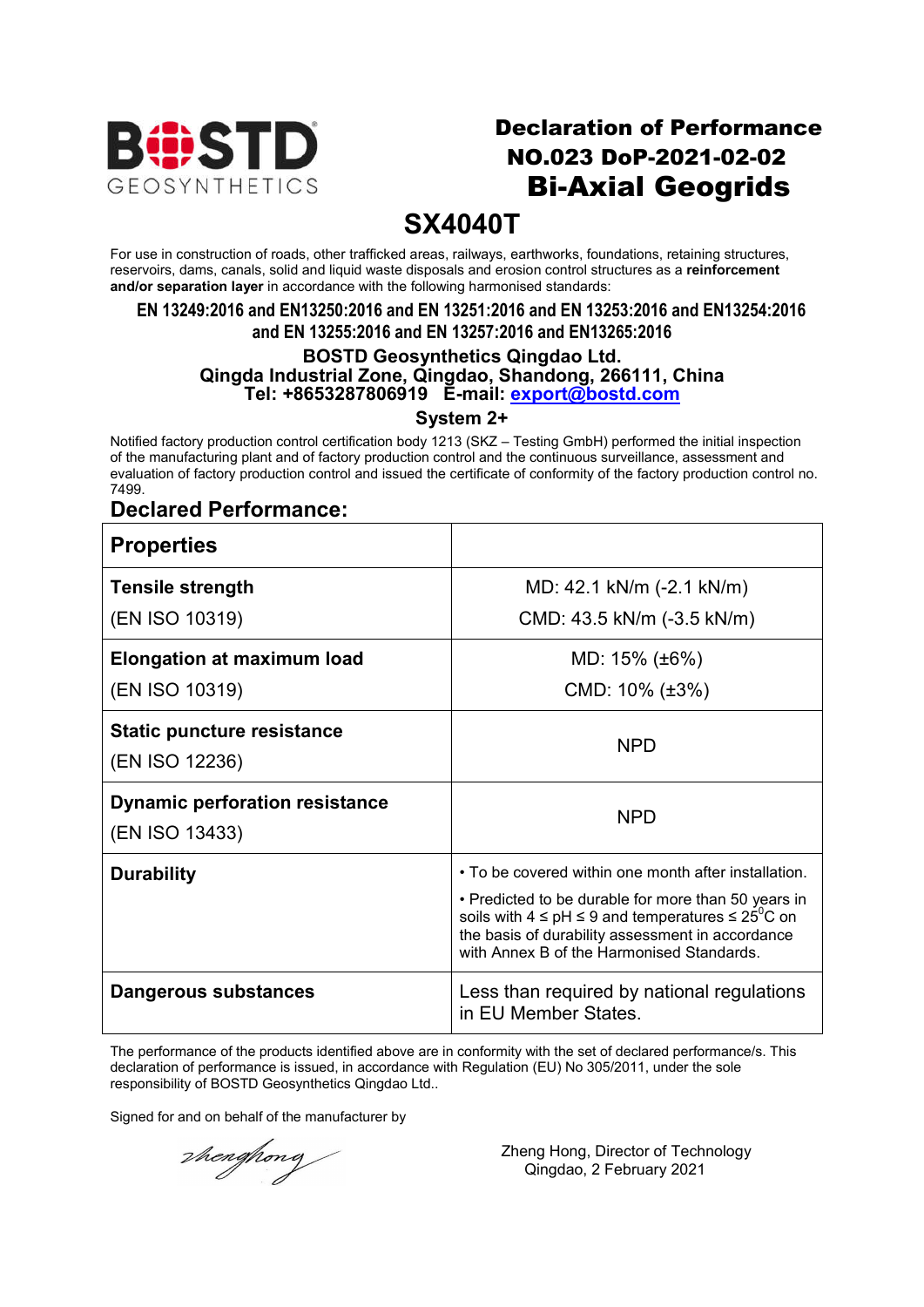

## Declaration of Performance NO.024 DoP-2021-02-02 Bi-Axial Geogrids

## **SX5050T**

For use in construction of roads, other trafficked areas, railways, earthworks, foundations, retaining structures, reservoirs, dams, canals, solid and liquid waste disposals and erosion control structures as a **reinforcement and/or separation layer** in accordance with the following harmonised standards:

#### **EN 13249:2016 and EN13250:2016 and EN 13251:2016 and EN 13253:2016 and EN13254:2016 and EN 13255:2016 and EN 13257:2016 and EN13265:2016**

#### **BOSTD Geosynthetics Qingdao Ltd. Qingda Industrial Zone, Qingdao, Shandong, 266111, China Tel: +8653287806919 E-mail: export@bostd.com**

**System 2+**

Notified factory production control certification body 1213 (SKZ – Testing GmbH) performed the initial inspection of the manufacturing plant and of factory production control and the continuous surveillance, assessment and evaluation of factory production control and issued the certificate of conformity of the factory production control no. 7499.

### **Declared Performance:**

| <b>Properties</b>                                       |                                                                                                                                                                                                                              |
|---------------------------------------------------------|------------------------------------------------------------------------------------------------------------------------------------------------------------------------------------------------------------------------------|
| <b>Tensile strength</b>                                 | MD: 52.2 kN/m (-2.2 kN/m)                                                                                                                                                                                                    |
| (EN ISO 10319)                                          | CMD: 53.6 kN/m (-3.6 kN/m)                                                                                                                                                                                                   |
| <b>Elongation at maximum load</b>                       | MD: $15\%$ ( $\pm 6\%$ )                                                                                                                                                                                                     |
| (EN ISO 10319)                                          | CMD: $10\%$ ( $\pm 3\%$ )                                                                                                                                                                                                    |
| <b>Static puncture resistance</b><br>(EN ISO 12236)     | <b>NPD</b>                                                                                                                                                                                                                   |
| <b>Dynamic perforation resistance</b><br>(EN ISO 13433) | <b>NPD</b>                                                                                                                                                                                                                   |
| <b>Durability</b>                                       | • To be covered within one month after installation.                                                                                                                                                                         |
|                                                         | • Predicted to be durable for more than 50 years in<br>soils with $4 \leq pH \leq 9$ and temperatures $\leq 25^{\circ}C$ on<br>the basis of durability assessment in accordance<br>with Annex B of the Harmonised Standards. |
| Dangerous substances                                    | Less than required by national regulations<br>in EU Member States.                                                                                                                                                           |

The performance of the products identified above are in conformity with the set of declared performance/s. This declaration of performance is issued, in accordance with Regulation (EU) No 305/2011, under the sole responsibility of BOSTD Geosynthetics Qingdao Ltd..

Signed for and on behalf of the manufacturer by

thenghong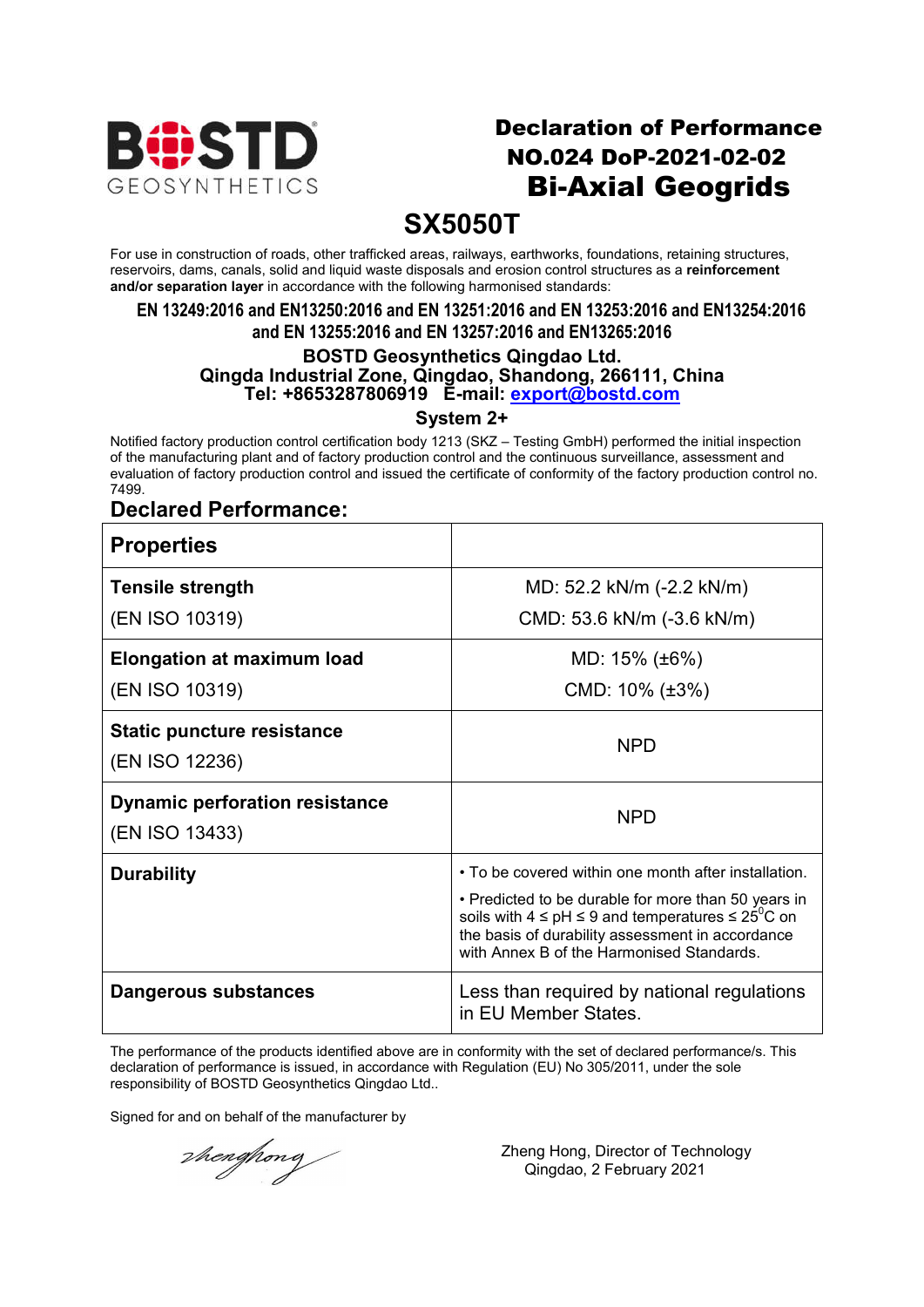

## Declaration of Performance NO.025 DoP-2021-02-02 Bi-Axial Geogrids

# **SX2020LT**

For use in construction of roads, other trafficked areas, railways, earthworks, foundations, retaining structures, reservoirs, dams, canals, solid and liquid waste disposals and erosion control structures as a **reinforcement and/or separation layer** in accordance with the following harmonised standards:

#### **EN 13249:2016 and EN13250:2016 and EN 13251:2016 and EN 13253:2016 and EN13254:2016 and EN 13255:2016 and EN 13257:2016 and EN13265:2016**

#### **BOSTD Geosynthetics Qingdao Ltd. Qingda Industrial Zone, Qingdao, Shandong, 266111, China Tel: +8653287806919 E-mail: export@bostd.com**

**System 2+**

Notified factory production control certification body 1213 (SKZ – Testing GmbH) performed the initial inspection of the manufacturing plant and of factory production control and the continuous surveillance, assessment and evaluation of factory production control and issued the certificate of conformity of the factory production control no. 7499.

### **Declared Performance:**

| <b>Properties</b>                                       |                                                                                                                                                                                                                                                                                      |
|---------------------------------------------------------|--------------------------------------------------------------------------------------------------------------------------------------------------------------------------------------------------------------------------------------------------------------------------------------|
| <b>Tensile strength</b>                                 | MD: 21.2 kN/m (-1.2 kN/m)                                                                                                                                                                                                                                                            |
| (EN ISO 10319)                                          | CMD: 21.4 kN/m (-1.4 kN/m)                                                                                                                                                                                                                                                           |
| <b>Elongation at maximum load</b>                       | MD: 15% (±6%)                                                                                                                                                                                                                                                                        |
| (EN ISO 10319)                                          | CMD: $10\%$ ( $\pm 3\%$ )                                                                                                                                                                                                                                                            |
| <b>Static puncture resistance</b><br>(EN ISO 12236)     | <b>NPD</b>                                                                                                                                                                                                                                                                           |
| <b>Dynamic perforation resistance</b><br>(EN ISO 13433) | <b>NPD</b>                                                                                                                                                                                                                                                                           |
| <b>Durability</b>                                       | • To be covered within one month after installation.<br>• Predicted to be durable for more than 50 years in<br>soils with $4 \leq pH \leq 9$ and temperatures $\leq 25^{\circ}C$ on<br>the basis of durability assessment in accordance<br>with Annex B of the Harmonised Standards. |
| Dangerous substances                                    | Less than required by national regulations<br>in EU Member States.                                                                                                                                                                                                                   |

The performance of the products identified above are in conformity with the set of declared performance/s. This declaration of performance is issued, in accordance with Regulation (EU) No 305/2011, under the sole responsibility of BOSTD Geosynthetics Qingdao Ltd..

Signed for and on behalf of the manufacturer by

thenghong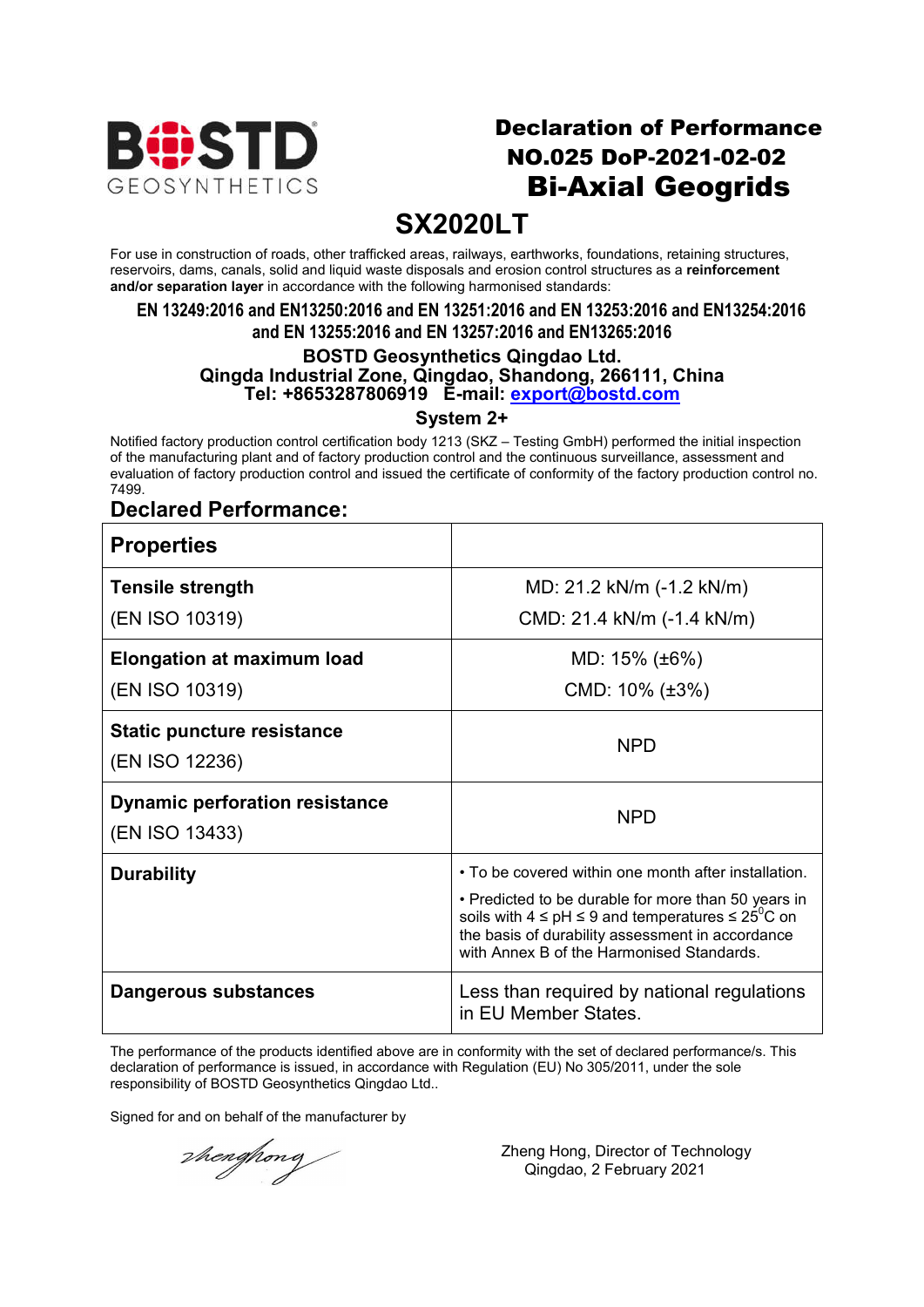

## Declaration of Performance NO.026 DoP-2021-02-02 Bi-Axial Geogrids

# **SX3030LT**

For use in construction of roads, other trafficked areas, railways, earthworks, foundations, retaining structures, reservoirs, dams, canals, solid and liquid waste disposals and erosion control structures as a **reinforcement and/or separation layer** in accordance with the following harmonised standards:

#### **EN 13249:2016 and EN13250:2016 and EN 13251:2016 and EN 13253:2016 and EN13254:2016 and EN 13255:2016 and EN 13257:2016 and EN13265:2016**

#### **BOSTD Geosynthetics Qingdao Ltd. Qingda Industrial Zone, Qingdao, Shandong, 266111, China Tel: +8653287806919 E-mail: export@bostd.com**

**System 2+**

Notified factory production control certification body 1213 (SKZ – Testing GmbH) performed the initial inspection of the manufacturing plant and of factory production control and the continuous surveillance, assessment and evaluation of factory production control and issued the certificate of conformity of the factory production control no. 7499.

### **Declared Performance:**

| <b>Properties</b>                                       |                                                                                                                                                                                                                                                                                      |
|---------------------------------------------------------|--------------------------------------------------------------------------------------------------------------------------------------------------------------------------------------------------------------------------------------------------------------------------------------|
| <b>Tensile strength</b>                                 | MD: 31.8 kN/m (-1.8 kN/m)                                                                                                                                                                                                                                                            |
| (EN ISO 10319)                                          | CMD: 32.8 kN/m (-2.8 kN/m)                                                                                                                                                                                                                                                           |
| <b>Elongation at maximum load</b>                       | MD: $15\%$ ( $\pm 6\%$ )                                                                                                                                                                                                                                                             |
| (EN ISO 10319)                                          | CMD: $10\%$ ( $\pm 3\%$ )                                                                                                                                                                                                                                                            |
| <b>Static puncture resistance</b><br>(EN ISO 12236)     | <b>NPD</b>                                                                                                                                                                                                                                                                           |
| <b>Dynamic perforation resistance</b><br>(EN ISO 13433) | <b>NPD</b>                                                                                                                                                                                                                                                                           |
| <b>Durability</b>                                       | • To be covered within one month after installation.<br>• Predicted to be durable for more than 50 years in<br>soils with $4 \leq pH \leq 9$ and temperatures $\leq 25^{\circ}C$ on<br>the basis of durability assessment in accordance<br>with Annex B of the Harmonised Standards. |
| Dangerous substances                                    | Less than required by national regulations<br>in EU Member States.                                                                                                                                                                                                                   |

The performance of the products identified above are in conformity with the set of declared performance/s. This declaration of performance is issued, in accordance with Regulation (EU) No 305/2011, under the sole responsibility of BOSTD Geosynthetics Qingdao Ltd..

Signed for and on behalf of the manufacturer by

thenghong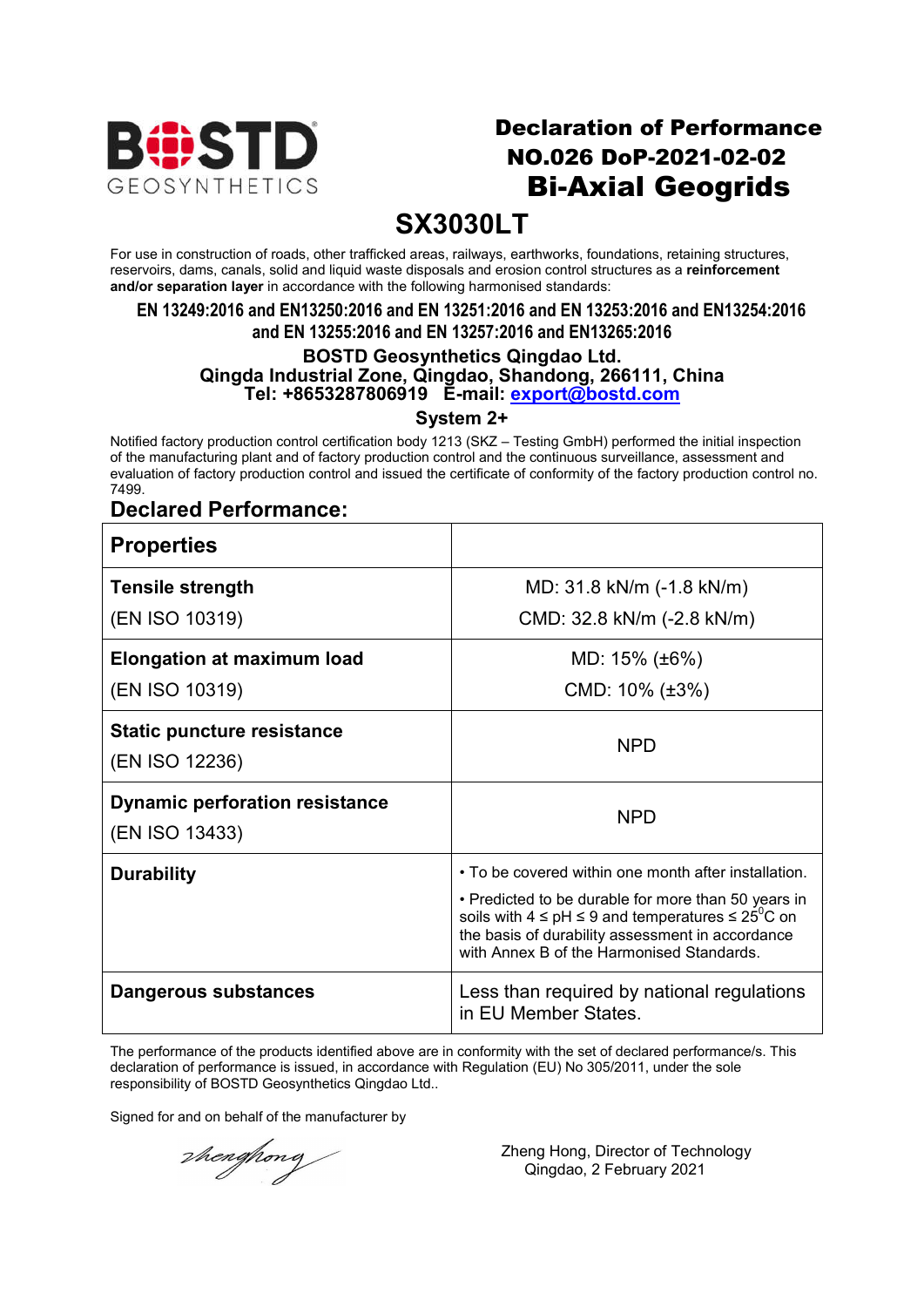

## Declaration of Performance NO.027 DoP-2021-02-02 Bi-Axial Geogrids

# **SX4040LT**

For use in construction of roads, other trafficked areas, railways, earthworks, foundations, retaining structures, reservoirs, dams, canals, solid and liquid waste disposals and erosion control structures as a **reinforcement and/or separation layer** in accordance with the following harmonised standards:

#### **EN 13249:2016 and EN13250:2016 and EN 13251:2016 and EN 13253:2016 and EN13254:2016 and EN 13255:2016 and EN 13257:2016 and EN13265:2016**

#### **BOSTD Geosynthetics Qingdao Ltd. Qingda Industrial Zone, Qingdao, Shandong, 266111, China Tel: +8653287806919 E-mail: export@bostd.com**

### **System 2+**

Notified factory production control certification body 1213 (SKZ – Testing GmbH) performed the initial inspection of the manufacturing plant and of factory production control and the continuous surveillance, assessment and evaluation of factory production control and issued the certificate of conformity of the factory production control no. 7499.

### **Declared Performance:**

| <b>Properties</b>                     |                                                                                                                                                                                                                              |
|---------------------------------------|------------------------------------------------------------------------------------------------------------------------------------------------------------------------------------------------------------------------------|
| <b>Tensile strength</b>               | MD: 42.1 kN/m (-2.1 kN/m)                                                                                                                                                                                                    |
| (EN ISO 10319)                        | CMD: 43.5 kN/m (-3.5 kN/m)                                                                                                                                                                                                   |
| <b>Elongation at maximum load</b>     | MD: 15% (±6%)                                                                                                                                                                                                                |
| (EN ISO 10319)                        | CMD: $10\%$ ( $\pm 3\%$ )                                                                                                                                                                                                    |
| <b>Static puncture resistance</b>     | <b>NPD</b>                                                                                                                                                                                                                   |
| (EN ISO 12236)                        |                                                                                                                                                                                                                              |
| <b>Dynamic perforation resistance</b> | <b>NPD</b>                                                                                                                                                                                                                   |
| (EN ISO 13433)                        |                                                                                                                                                                                                                              |
| <b>Durability</b>                     | • To be covered within one month after installation.                                                                                                                                                                         |
|                                       | • Predicted to be durable for more than 50 years in<br>soils with $4 \leq pH \leq 9$ and temperatures $\leq 25^{\circ}C$ on<br>the basis of durability assessment in accordance<br>with Annex B of the Harmonised Standards. |
| Dangerous substances                  | Less than required by national regulations<br>in EU Member States.                                                                                                                                                           |

The performance of the products identified above are in conformity with the set of declared performance/s. This declaration of performance is issued, in accordance with Regulation (EU) No 305/2011, under the sole responsibility of BOSTD Geosynthetics Qingdao Ltd..

Signed for and on behalf of the manufacturer by

thenghong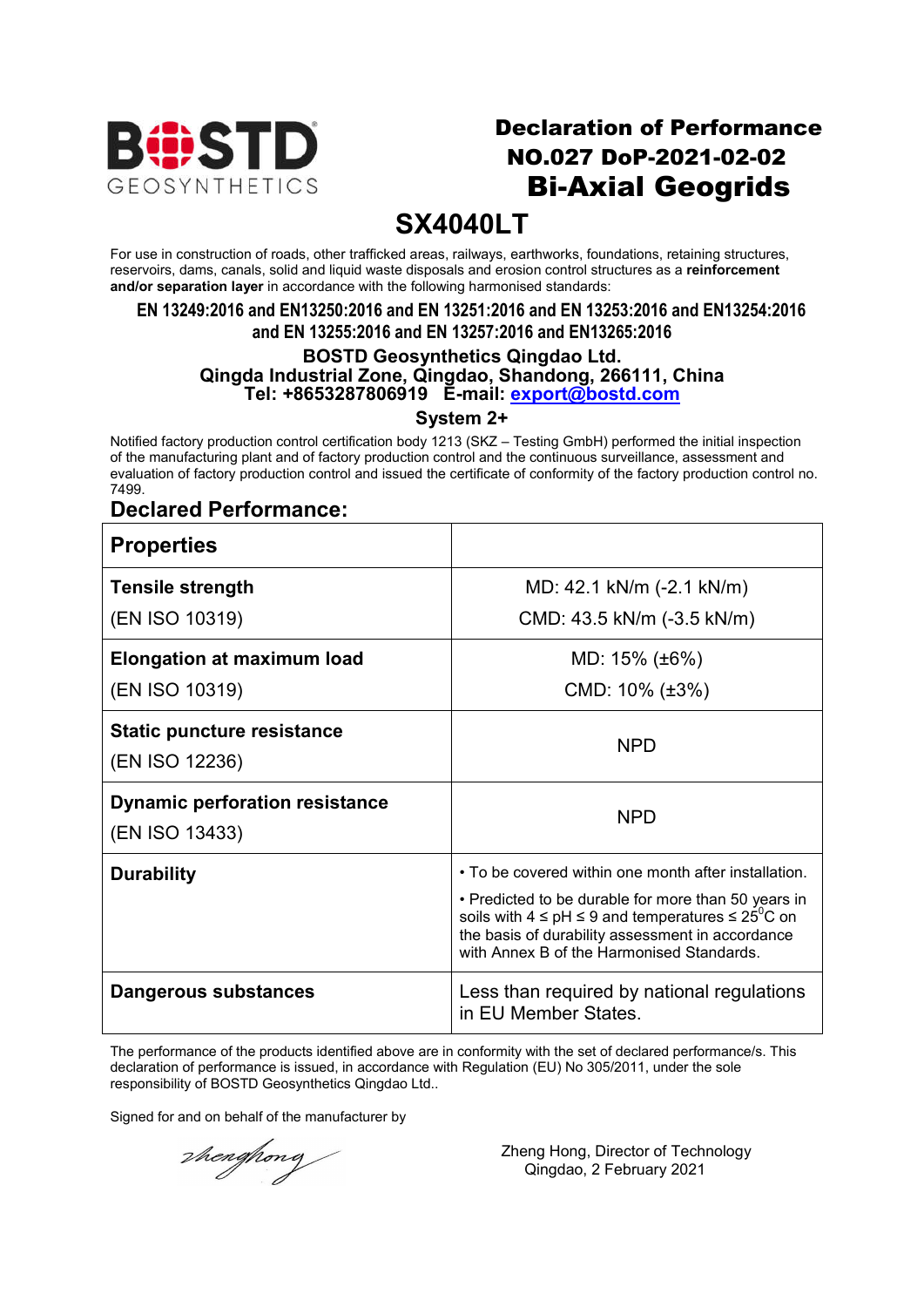

## Declaration of Performance NO.028 DoP-2021-02-02 Bi-Axial Geogrids

# **SX5050LT**

For use in construction of roads, other trafficked areas, railways, earthworks, foundations, retaining structures, reservoirs, dams, canals, solid and liquid waste disposals and erosion control structures as a **reinforcement and/or separation layer** in accordance with the following harmonised standards:

#### **EN 13249:2016 and EN13250:2016 and EN 13251:2016 and EN 13253:2016 and EN13254:2016 and EN 13255:2016 and EN 13257:2016 and EN13265:2016**

#### **BOSTD Geosynthetics Qingdao Ltd. Qingda Industrial Zone, Qingdao, Shandong, 266111, China Tel: +8653287806919 E-mail: export@bostd.com**

### **System 2+**

Notified factory production control certification body 1213 (SKZ – Testing GmbH) performed the initial inspection of the manufacturing plant and of factory production control and the continuous surveillance, assessment and evaluation of factory production control and issued the certificate of conformity of the factory production control no. 7499.

### **Declared Performance:**

| <b>Properties</b>                                       |                                                                                                                                                                                                                              |
|---------------------------------------------------------|------------------------------------------------------------------------------------------------------------------------------------------------------------------------------------------------------------------------------|
| <b>Tensile strength</b>                                 | MD: 52.2 kN/m (-2.2 kN/m)                                                                                                                                                                                                    |
| (EN ISO 10319)                                          | CMD: 53.6 kN/m (-3.6 kN/m)                                                                                                                                                                                                   |
| <b>Elongation at maximum load</b>                       | MD: 15% (±6%)                                                                                                                                                                                                                |
| (EN ISO 10319)                                          | CMD: $10\%$ ( $\pm 3\%$ )                                                                                                                                                                                                    |
| <b>Static puncture resistance</b><br>(EN ISO 12236)     | NPD.                                                                                                                                                                                                                         |
| <b>Dynamic perforation resistance</b><br>(EN ISO 13433) | <b>NPD</b>                                                                                                                                                                                                                   |
| <b>Durability</b>                                       | • To be covered within one month after installation.                                                                                                                                                                         |
|                                                         | • Predicted to be durable for more than 50 years in<br>soils with $4 \leq pH \leq 9$ and temperatures $\leq 25^{\circ}C$ on<br>the basis of durability assessment in accordance<br>with Annex B of the Harmonised Standards. |
| Dangerous substances                                    | Less than required by national regulations<br>in EU Member States.                                                                                                                                                           |

The performance of the products identified above are in conformity with the set of declared performance/s. This declaration of performance is issued, in accordance with Regulation (EU) No 305/2011, under the sole responsibility of BOSTD Geosynthetics Qingdao Ltd..

Signed for and on behalf of the manufacturer by

thenghong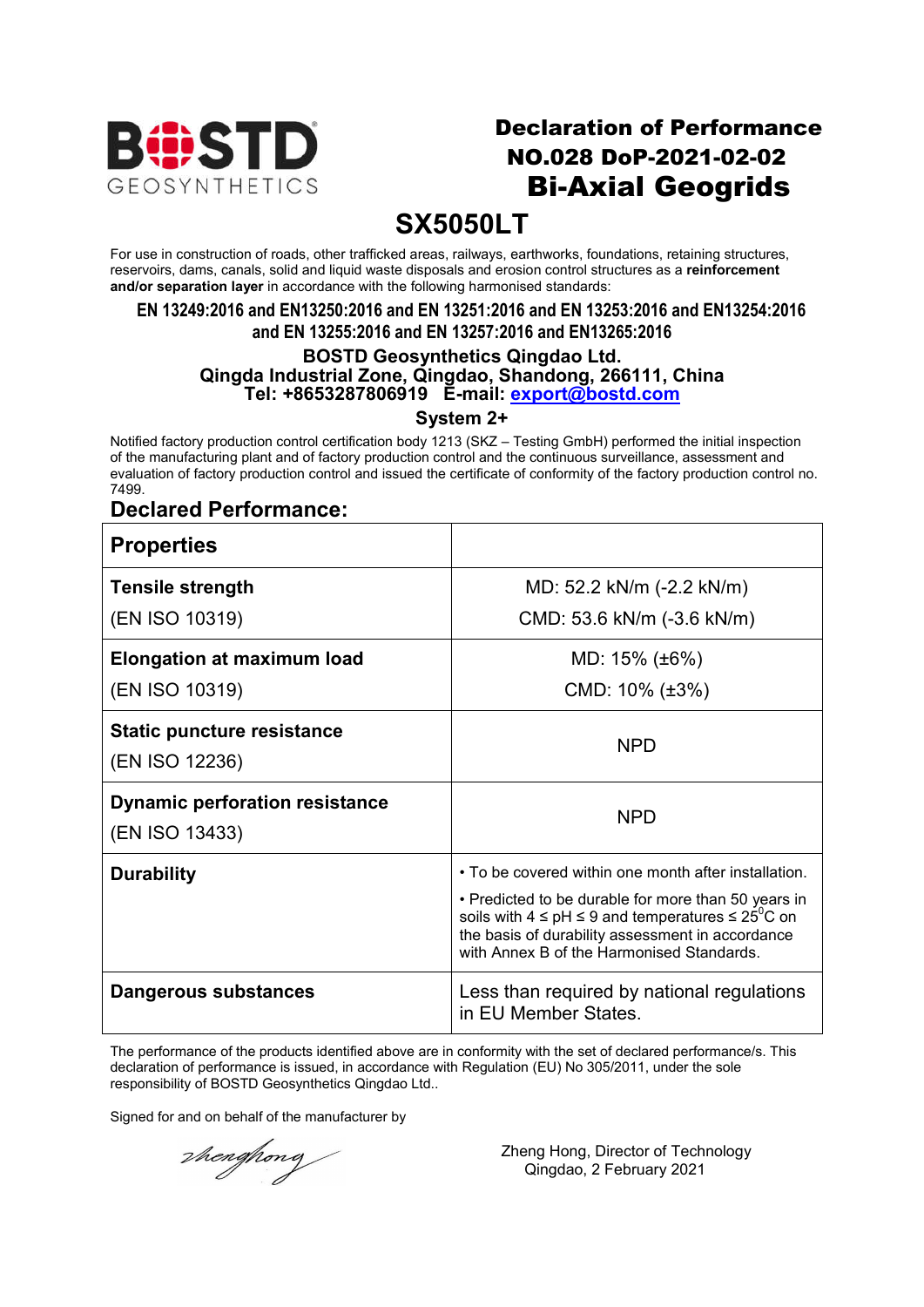

## Declaration of Performance NO.029 DoP-2021-02-02 Bi-Axial Geogrids

# **E'GRID RX1100**

For use in construction of roads, other trafficked areas, railways, earthworks, foundations, retaining structures, reservoirs, dams, canals, solid and liquid waste disposals and erosion control structures as a **reinforcement and/or separation layer** in accordance with the following harmonised standards:

**EN 13249:2016 and EN13250:2016 and EN 13251:2016 and EN 13253:2016 and EN13254:2016 and EN 13255:2016 and EN 13257:2016 and EN13265:2016**

#### **BOSTD Geosynthetics Qingdao Ltd. Qingda Industrial Zone, Qingdao, Shandong, 266111, China Tel: +8653287806919 E-mail: export@bostd.com**

**System 2+**

Notified factory production control certification body 1213 (SKZ – Testing GmbH) performed the initial inspection of the manufacturing plant and of factory production control and the continuous surveillance, assessment and evaluation of factory production control and issued the certificate of conformity of the factory production control no. 7499.

### **Declared Performance:**

| <b>Properties</b>                                       |                                                                                                                                                                                                                              |
|---------------------------------------------------------|------------------------------------------------------------------------------------------------------------------------------------------------------------------------------------------------------------------------------|
| <b>Tensile strength</b>                                 | MD: 13.1 kN/m (-0.7 kN/m)                                                                                                                                                                                                    |
| (EN ISO 10319)                                          | CMD: 20.1 kN/m (-1.1 kN/m)                                                                                                                                                                                                   |
| <b>Elongation at maximum load</b>                       | MD: $15\%$ ( $\pm 6\%$ )                                                                                                                                                                                                     |
| (EN ISO 10319)                                          | CMD: $10\%$ ( $\pm 3\%$ )                                                                                                                                                                                                    |
| <b>Static puncture resistance</b><br>(EN ISO 12236)     | <b>NPD</b>                                                                                                                                                                                                                   |
| <b>Dynamic perforation resistance</b><br>(EN ISO 13433) | <b>NPD</b>                                                                                                                                                                                                                   |
| <b>Durability</b>                                       | • To be covered within one month after installation.                                                                                                                                                                         |
|                                                         | • Predicted to be durable for more than 50 years in<br>soils with $4 \leq pH \leq 9$ and temperatures $\leq 25^{\circ}C$ on<br>the basis of durability assessment in accordance<br>with Annex B of the Harmonised Standards. |
| Dangerous substances                                    | Less than required by national regulations<br>in EU Member States.                                                                                                                                                           |

The performance of the products identified above are in conformity with the set of declared performance/s. This declaration of performance is issued, in accordance with Regulation (EU) No 305/2011, under the sole responsibility of BOSTD Geosynthetics Qingdao Ltd..

Signed for and on behalf of the manufacturer by

thenghong